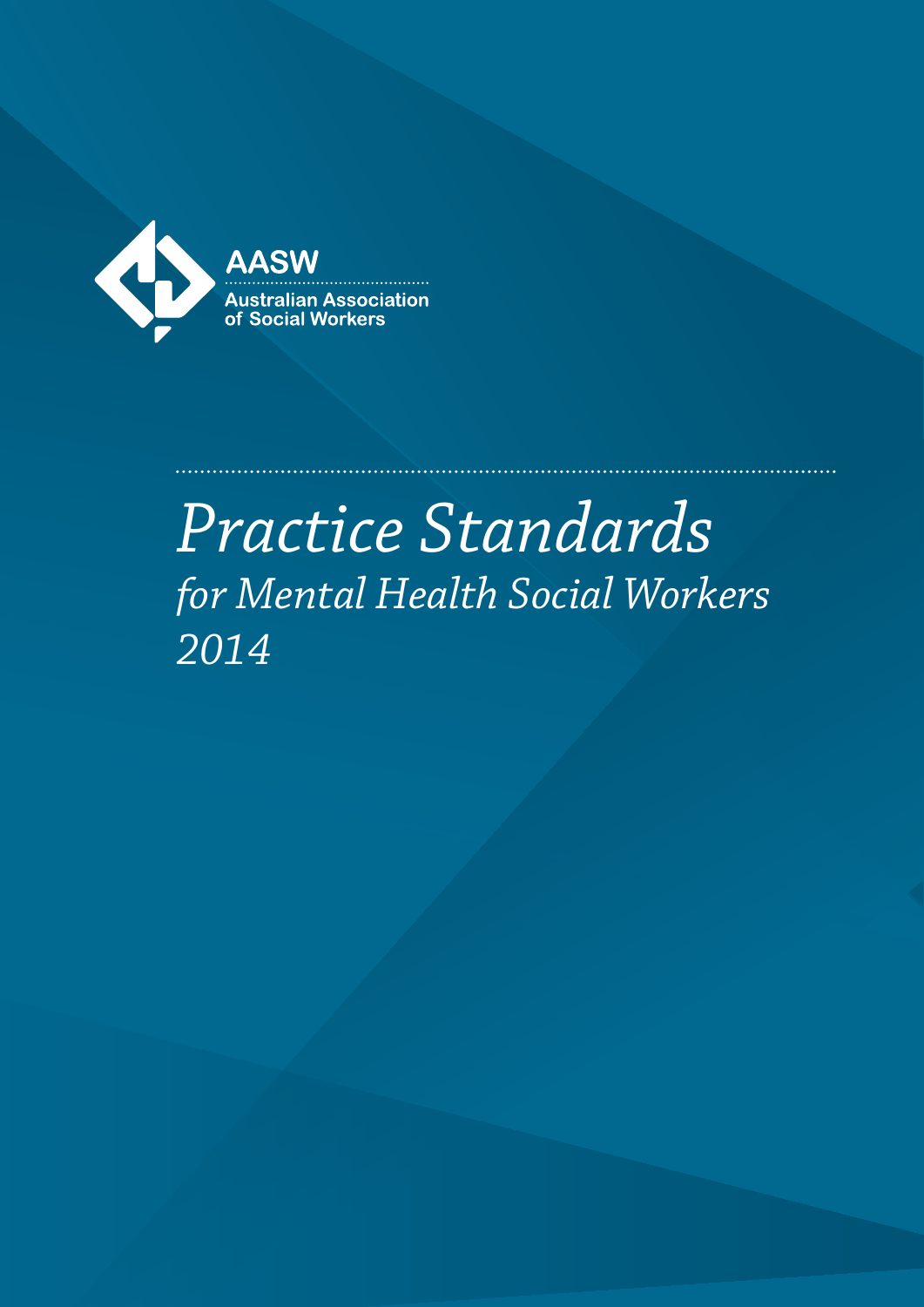## **Practice Standards for Mental Health Social Workers**

Accepted at the Australian Association of Social Workers' Board of Directors Meeting, Canberra, 25 September 2014. **Aesthetic formatting may change for printing purposes.**

ISBN: 978-0-9808661-6-2

Copyright © Australian Association of Social Workers 2014

This publication is copyright, Apart from fair dealing for the purpose of private study, research, criticism or review, as permitted under the Copyright Act, no part may be reproduced by any process without written permission.

#### **Australian Association of Social Workers**

ABN: 93 008 576 010 Level 4, 33-35 Ainslie Place Canberra City, ACT 2600 Postal address: PO Box 4956, Kingston ACT 2604 Phone: 02 6232 3900 Fax: 02 6230 4399 Email: aaswnat@aasw.asn.au

Website: www.aasw.asn.au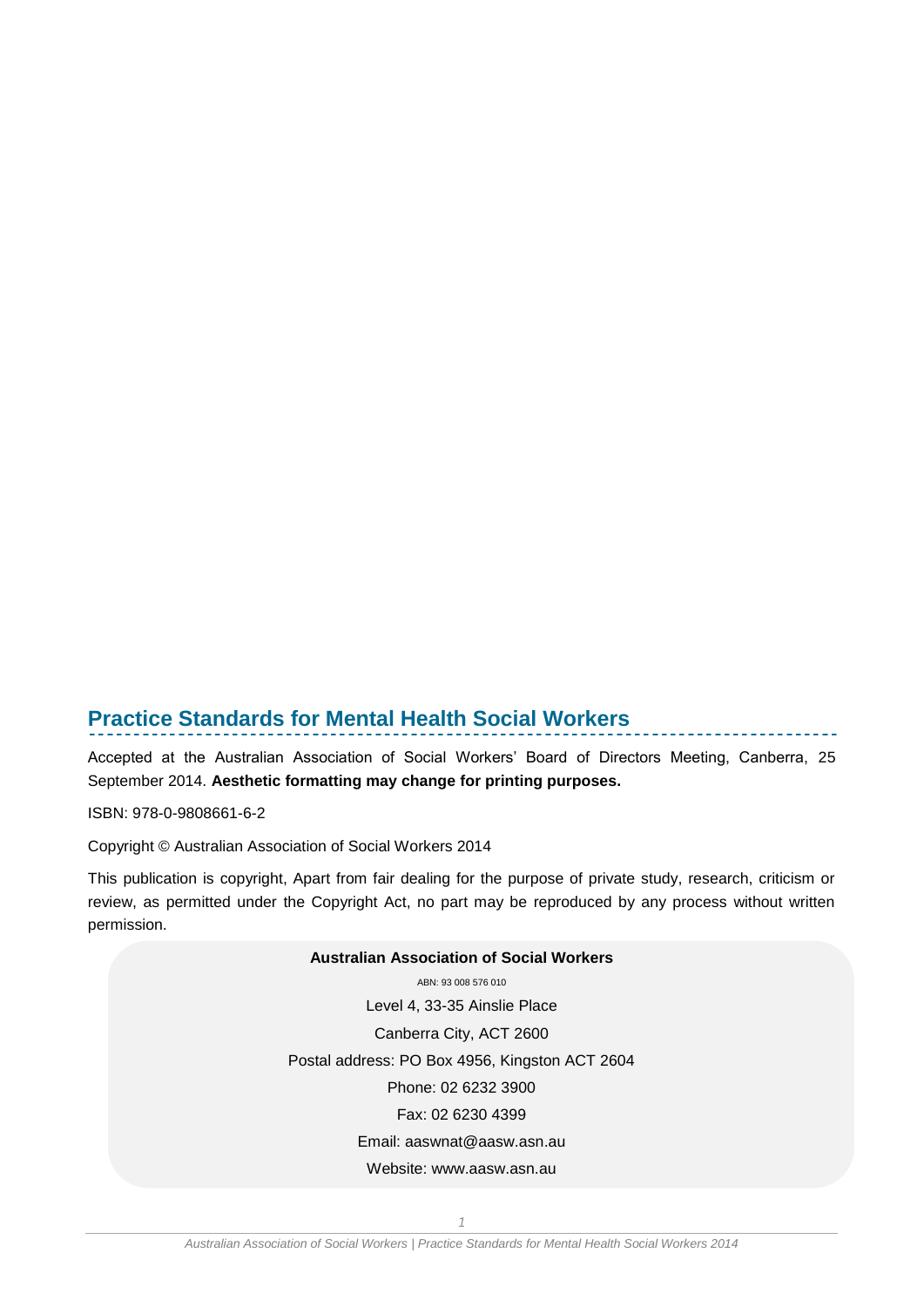## <span id="page-2-0"></span>**Foreword**

The Australian Association of Social Workers is the body which sets the standards for professional social work education and practice in Australia. The *Practice Standards for Mental Health Social Workers* 2014 builds on the *Practice Standards for Mental Health Social Workers* 2008 and is a compendium to the *Practice Standards* 2013 for all social workers. The policy and practice landscape in the mental health field is fast moving and changing and as such, this 2014 document has refreshed the 2008 standards, bringing contemporary language and updating the policy and consumer context. Since 2008, consumers have influenced service systems and professional practice extensively and appropriately and the concept of 'recovery' in mental health has been integrated into practice, policy and systems. These standards also recognise and support private practice in social work.

This document has been aligned to the *Practice Standards* 2013 in a way that ensures that they incorporate specialty onto generic social work practice. This will enhance the profession and bring consistency to the Association's role in setting standards of practice.

Kettealy.

**Karen Healy**  National President Australian Association of Social Workers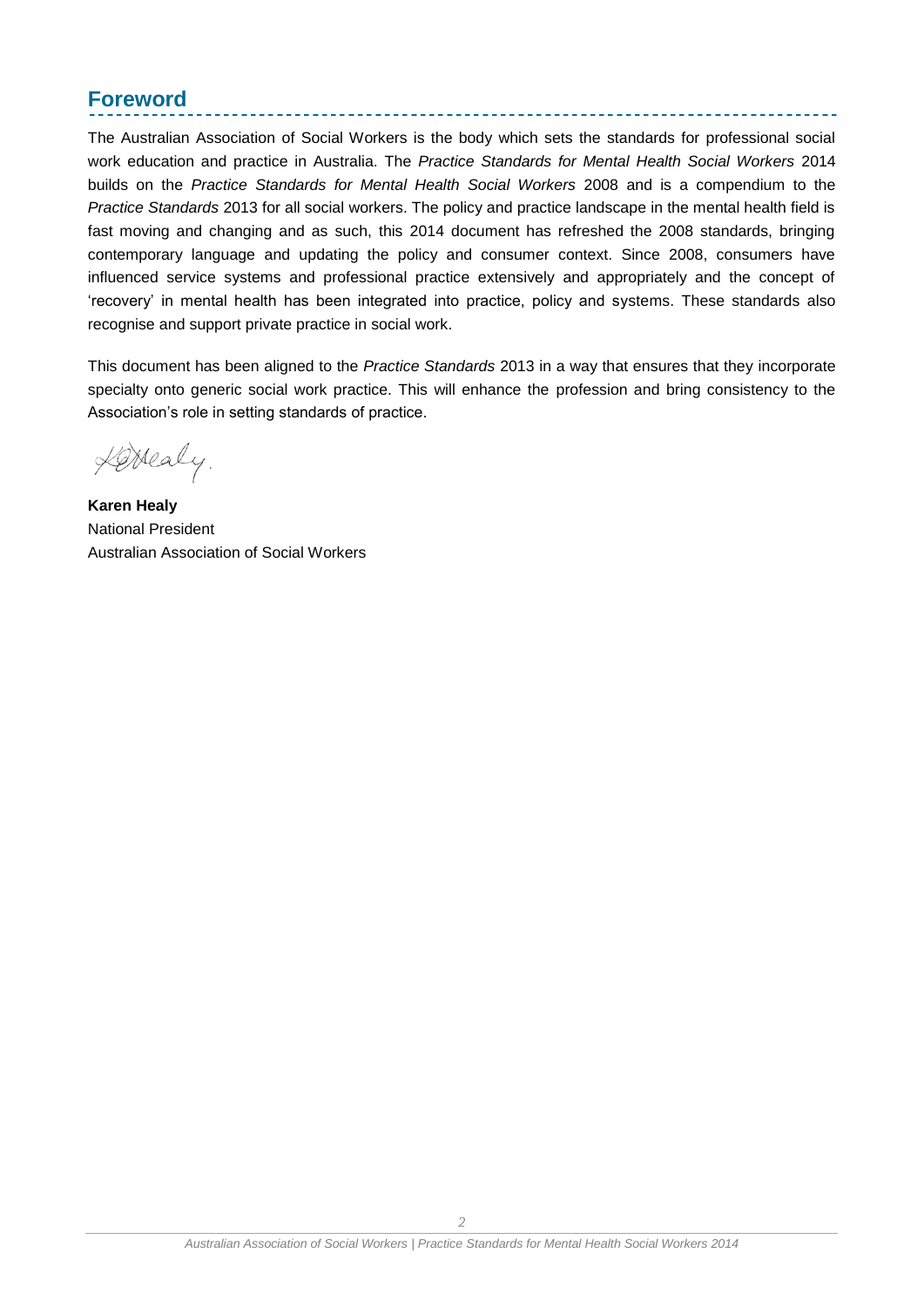

# Practice Standards for Mental Health Social Workers 2014

## **Table of Contents**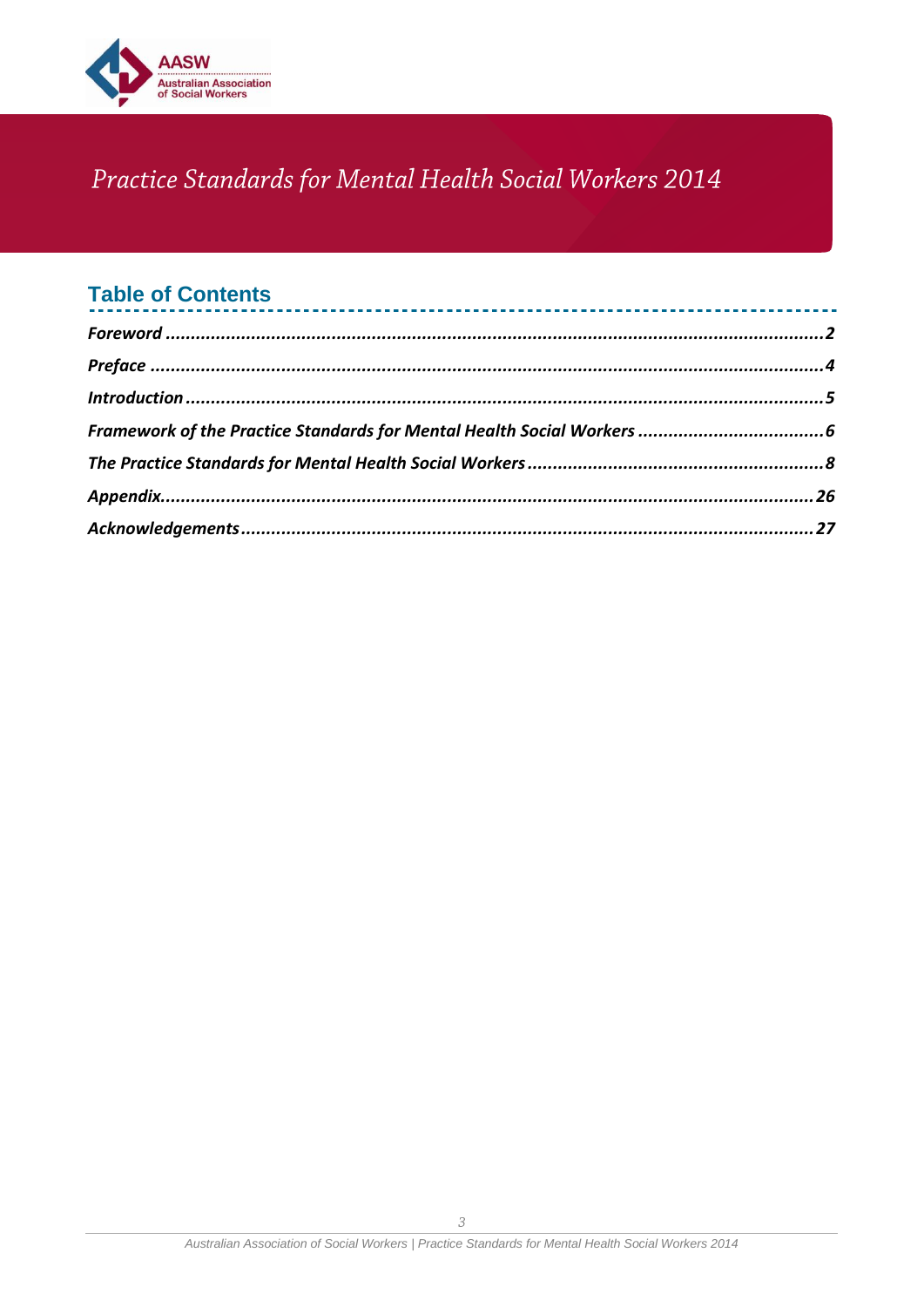## <span id="page-4-0"></span>**Preface**

The *Practice Standards for Mental Health Social Workers* 2014 is an update of the 2008 mental health standards document and largely builds on its content. These latest standards apply to mental health social workers and are to be read in conjunction with the AASW's two key foundation documents: the *Code of Ethics* 2010 and the *Practice Standards* 2013. The *Code of Ethics* identifies the values and moral principles that underpin social work practice and outline the required level of attainment for ethical social work conduct and accountability. All AASW members are required to comply with this Code and it informs all AASW documents and policies. The *Practice Standards* 2013 outlines the requirements for effective, professional and accountable social work practice in all social work contexts. They provide essential guidance to the *[Australian Social Work Education](http://www.aasw.asn.au/document/item/3550) and [Accreditation Standards](http://www.aasw.asn.au/document/item/3550)*.

The *Practice Standards for Mental Health Social Workers* 2014 provides detail on standards that need elaboration in the mental health context. Unlike the *Practice Standards* 2013, which apply to social workers at any point in their professional lives, the applicability of some elements of the mental health practice standards will depend upon the social worker's experience, practice setting and role. The *Practice Standards for Mental Health Social Workers* 2014 is intended to apply to all social workers, employed or self employed in the broad range of available mental health roles.

The *Practice Standards for Mental Health Social Workers* 2014 have been written to align directly with the *Practice Standards* 2013. In this regard, standards 6 & 7 (2013) do not re-appear in this current document. It is therefore important to refer to both sets of standards when reviewing this information.

For Accredited Mental Health Social Workers (AMHSWs), who are eligible to provide services funded by Medicare Australia or another government program, the essential mental health practice components, standards and indicators are listed at the conclusion of this document. It is crucial to establish the assessment, treatment and other intervention knowledge and skills of social workers applying to be AMHSWs in private practice. To this end it is expected that, apart from other accreditation requirements, applicants must demonstrate recent practice. At a minimum this means the equivalent of two years full time relevant practice in the last five years.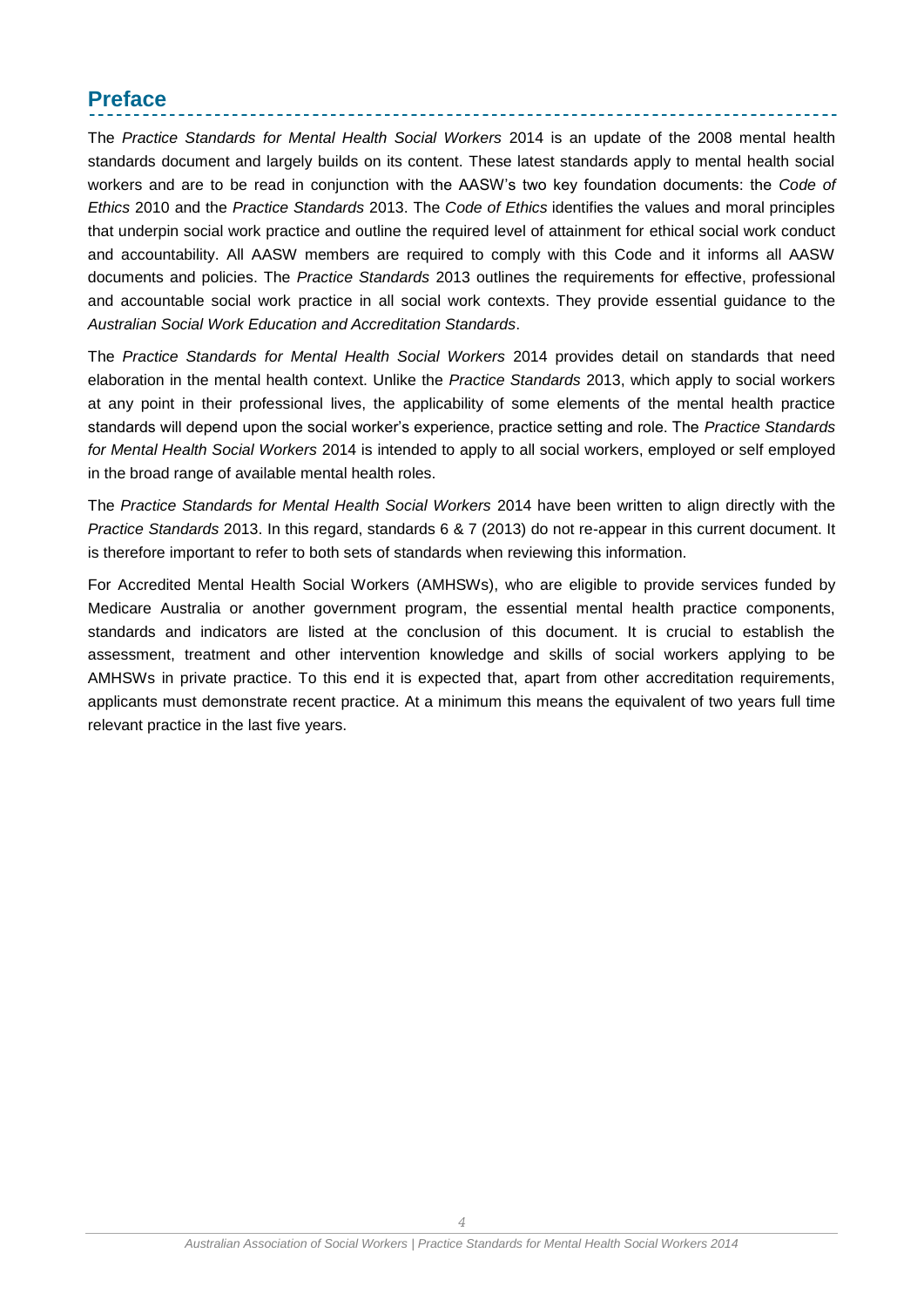## <span id="page-5-0"></span>**Introduction**

Mental health is an integral and essential component of health. The World Health Organization (WHO) constitution states: 'Health is a state of complete physical, mental and social well-being and not merely the absence of disease or infirmity'. An important consequence of this definition is that mental health is considered more than just the absence of mental disorders or disabilities.

'Mental health and well-being are fundamental to our collective and individual ability as humans to think, emote, interact with each other, earn a living and enjoy life. On this basis, the promotion, protection and restoration of mental health can be regarded as a vital concern of individuals, communities and societies throughout the world.' (WHO 'Mental health: strengthening our response' 2014).

This statement from WHO captures the bio-psychosocial dimensions of good mental health. It goes on to also identify the multiple factors that can compromise a person's mental health:

- specific psychological, personality and biological factors
- socio-economic inadequate income and education
- social environmental rapid social change, gender or racial discrimination, risks of violence
- personal unhealthy lifestyle, physical ill health.

From these examples of risks to mental health, it can be seen that social workers who are practicing in other fields - endeavouring to improve a person's or community's circumstances on social justice grounds – are also positively influencing the conditions that affect mental health. Nevertheless like other social workers practicing in a specialised area, mental health social workers acquire a deep understanding of the emotional situation of people with whom they engage, their social condition, their circumstances, their families and the best practice ways of working with them. Progress for a person with a mental illness or disorder will be influenced by the:

- quality of the professional's relationship with the person
- knowledge and skills of the professional in the assessment and treatment of mental illness and disorders
- ability to secure other resources, when needed, to strengthen the prospects of the person's recovery
- policy and organisational dynamics
- service or program monitoring and evaluation practices.

**The** *Practice Standards for Mental Health Social Workers* **2014 addresses all of these areas and more.**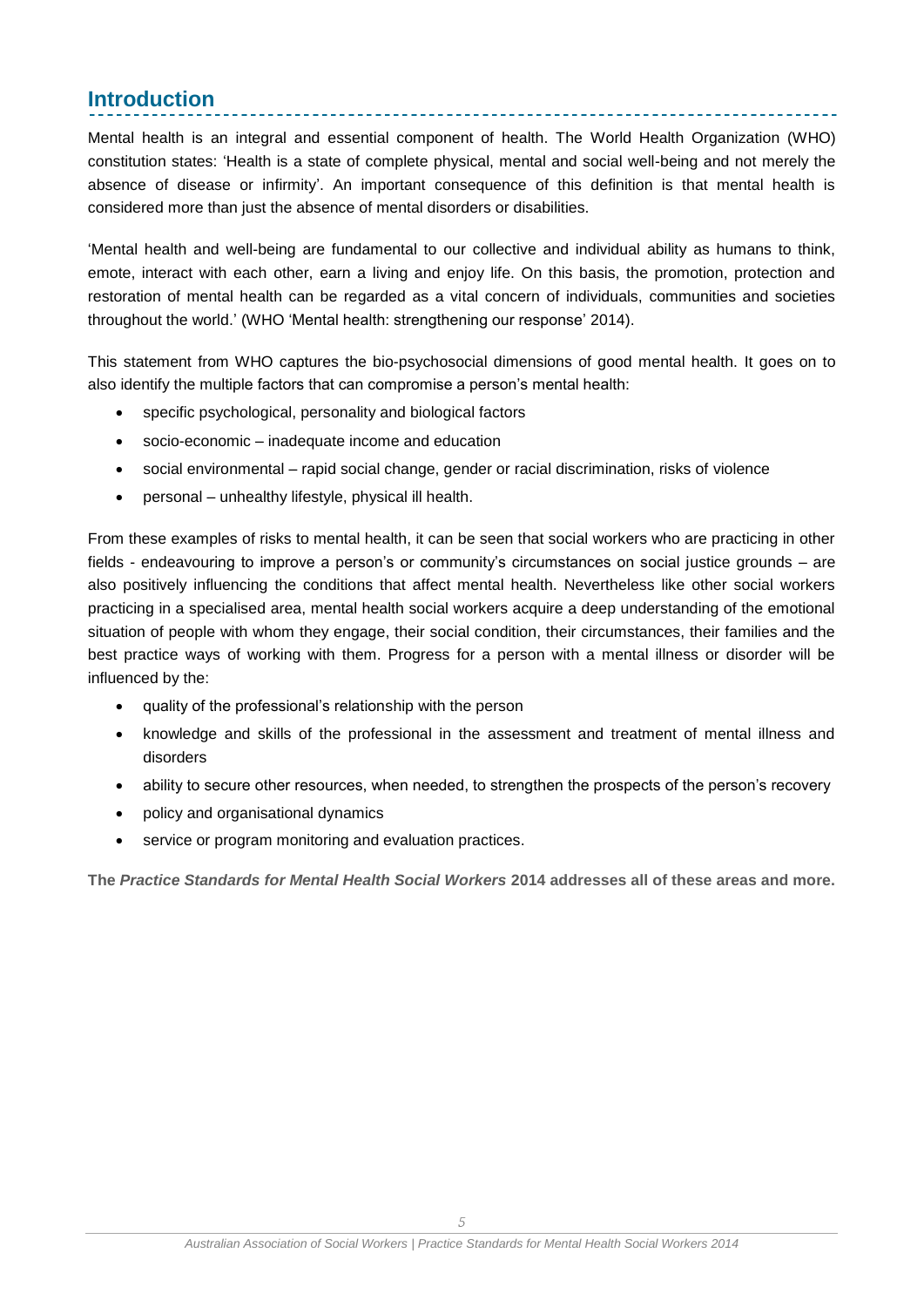## <span id="page-6-0"></span>**Framework of the Practice Standards for Mental Health Social Workers**

### **Values**

Social work practiced in any field is committed to three core values which give rise to general and specific ethical responsibilities as outlined in the *[Code of](http://www.aasw.asn.au/document/item/740) Ethics* [\(2010\).](http://www.aasw.asn.au/document/item/740)

The values are:

- Respect for persons
- Social justice
- Professional integrity

(For further information refer to the *AASW Code of Ethics*.)

#### **Components of social work practice**

The practice standards in this document are based on those in *Practice Standards 2013*, which are categorised under eight components of practice common to all areas:

The components of practice are:

- **1.** Values and ethics
- **2.** Professionalism
- **3.** Culturally responsive and inclusive practice
- **4.** Knowledge for practice
- **5.** Applying knowledge to practice
- **6.** Communication and interpersonal skills
- **7.** Information recording and sharing
- **8.** Professional development and supervision.

The mental health practice standards add to these components. In this document only those standards where there are specific indicators to illustrate the requirements for mental health social workers are addressed. They can be found under the following Practice Standard headings:

- Values and ethics
- Professionalism
- Culturally responsive and inclusive practice
- Knowledge for practice
- Applying knowledge to practice
- Professional development and supervision.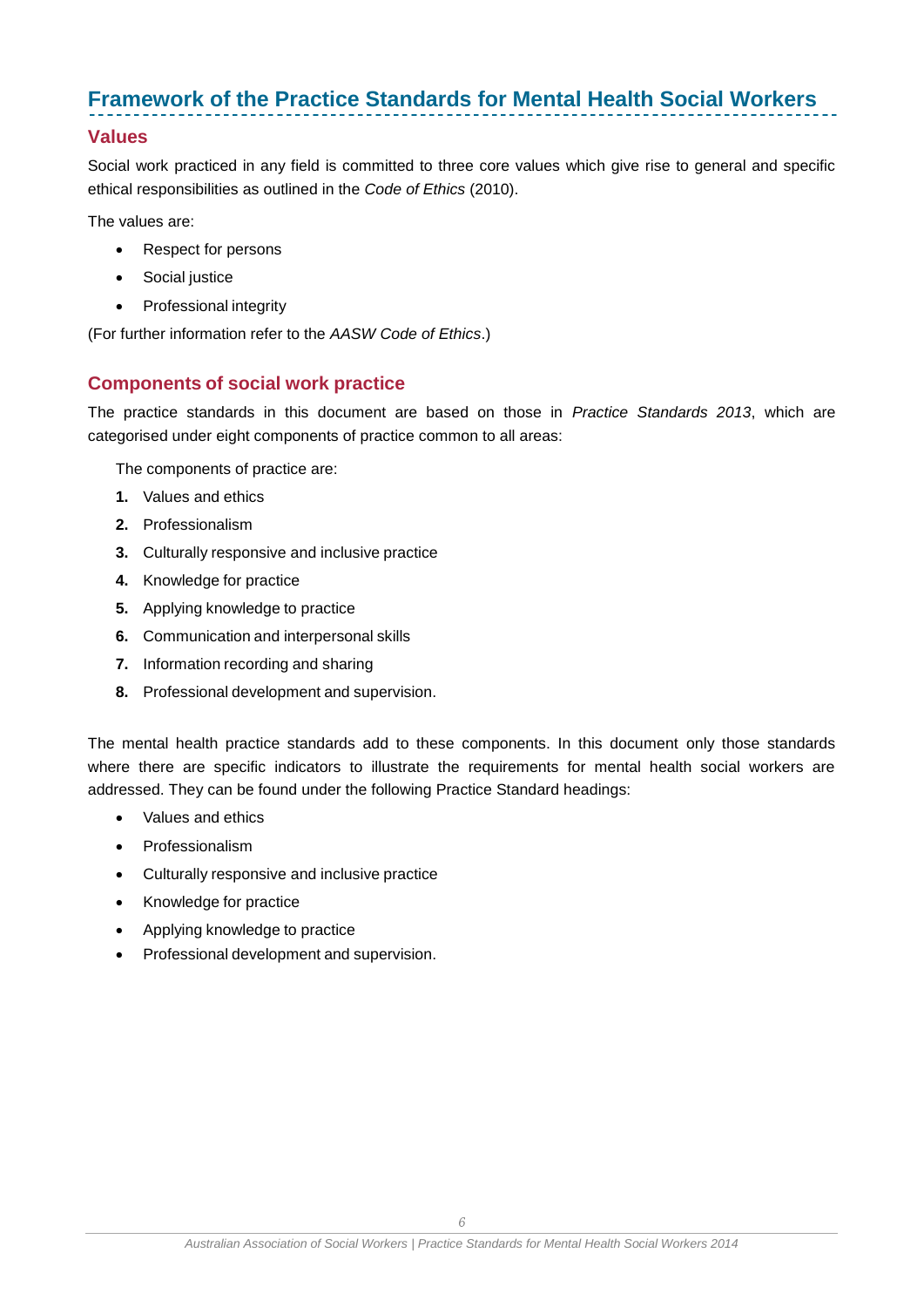## **Definitions and Understandings**

The domain of social work in mental health is that of the person with a mental illness or disorder and their significant others, their social context and the bio-psychosocial consequences of mental illness. The purpose of practice is to promote recovery, restore individual and family wellbeing, to enhance the development of each individual's self-determination and to advance principles of social justice. Social work practice occurs at the interface between the individual and the environment: activity begins with the individual, and extends to the contexts of family, social networks, community, and the broader society.

#### *The person*

At the level of engaging with 'the person', social work is concerned with assessment, intervention or treatment planning as well as progress and outcome monitoring. The specifics of these functions will be determined by the setting and role of the social worker. Some social workers are sole mental health service providers while others may be part of a team or a unit. Irrespective of the setting, social workers collaborate with the relevant professionals and people who have an impact on the person's wellbeing.

#### *Social context*

At the level of 'social context', social work is concerned with the way each person's social environment shapes their experience of mental illness and mental health problems. Its concerns include understanding

- not only the internal but also the external factors affecting vulnerability and resilience
- the strengths and stressors in family functioning, support networks, culture, community, class, ethnicity and gender
- the impact of wider social issues such as economic wellbeing, employment and housing.

#### *Social consequences*

At the level of 'social consequences', social work acts on the effect of mental illness and mental health problems on a sense of self, life chances, family wellbeing, and on economic security, employment, and housing. Social work is also concerned with the potential connection between mental illness and broader health and welfare issues such as child protection, homelessness and domestic violence.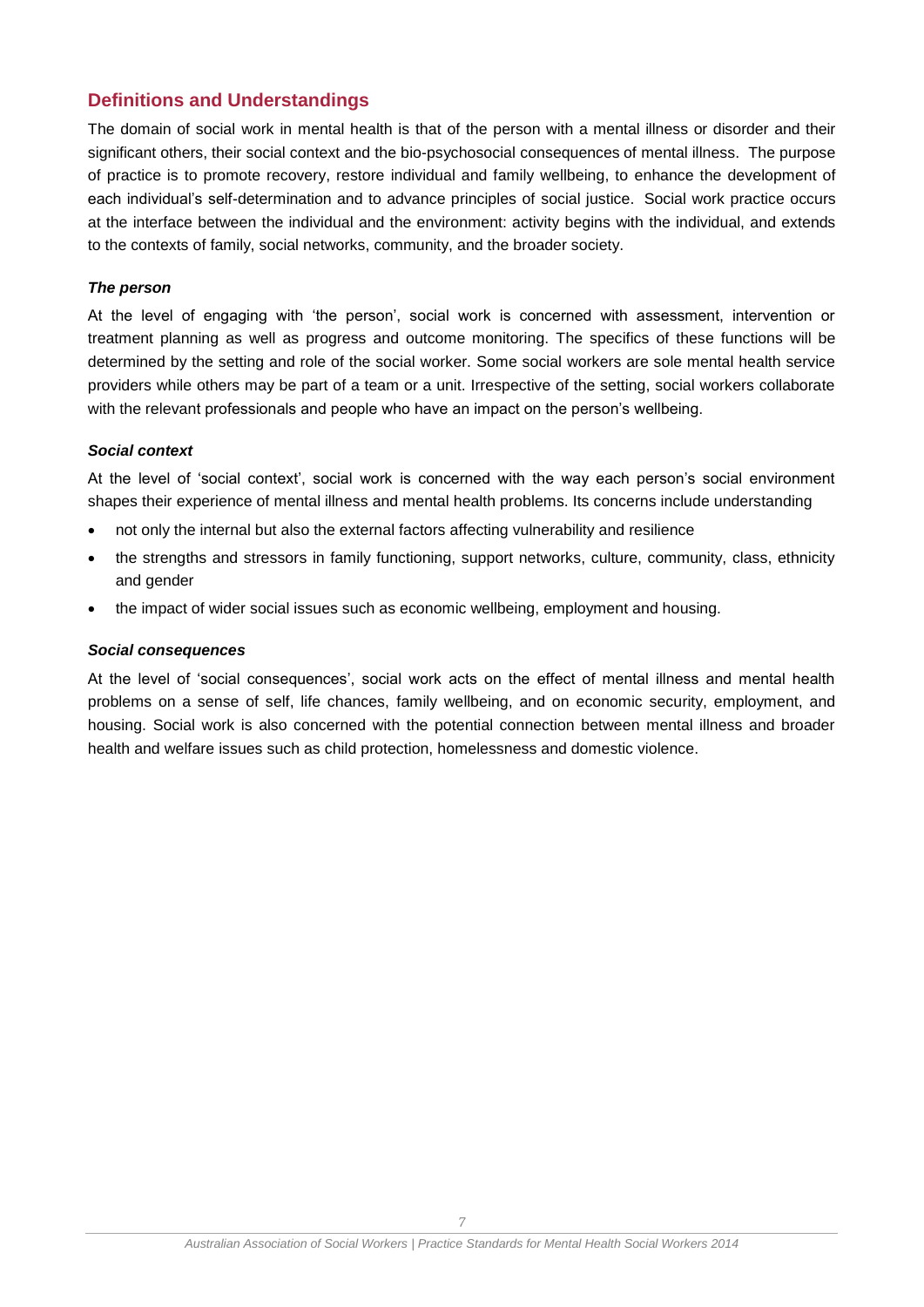## <span id="page-8-0"></span>**The Practice Standards for Mental Health Social Workers**

## *1. Values and ethics*

**Social workers demonstrate that the values of social work are integral to their practice, they uphold their ethical responsibilities and they act appropriately when faced with ethical problems, issues and dilemmas.**

 $\sim$ 

|       | <b>STANDARD</b>                                                  |                                                   | <b>INDICATORS</b>                                                                                                                                                                                                                                                                                            |
|-------|------------------------------------------------------------------|---------------------------------------------------|--------------------------------------------------------------------------------------------------------------------------------------------------------------------------------------------------------------------------------------------------------------------------------------------------------------|
| 1.1   | Establishes a<br>professional working<br>relationship with the   | а.<br>b.                                          | Listens respectfully to the person.<br>Provides the setting for an emotionally supportive, therapeutic<br>relationship.                                                                                                                                                                                      |
|       | person who has a<br>mental illness or<br>disorder and their      | c.                                                | Values the lived experience of mental illness and consequences for the<br>person and significant others, such as carers and family.                                                                                                                                                                          |
|       | significant others                                               |                                                   | d. Gives due regard to the person's age and cultural background,<br>sensitive to ethnicity, race, socio economic standing and gender as<br>variables that might affect the working relationship.                                                                                                             |
|       |                                                                  |                                                   | e. Works in partnership with the person and relevant others and ensures<br>mutuality in assessment and action planning.<br>Partnership and<br>mutuality are values that extend to working with professional<br>colleagues.                                                                                   |
|       |                                                                  | f.                                                | Communicates mutuality in the relationship by using inclusive<br>language, avoiding terms that emphasise differences in experience,<br>power and person hood between the person and the worker. Gathers<br>and provides information in a way that respects the person's<br>experience, beliefs and feelings. |
|       |                                                                  | g. Welcomes and invites feedback from the person. |                                                                                                                                                                                                                                                                                                              |
|       |                                                                  | h.                                                | In all aspects of work, encourages maximum levels of the person's<br>participation in decision-making, emphasising self determination over<br>day-to-day activities.                                                                                                                                         |
|       |                                                                  | i.                                                | Is able to accommodate the needs language and understanding<br>relevant to working with different age groups: children, young people,<br>adults and older people.                                                                                                                                            |
|       |                                                                  | j.                                                | When working with families and groups, recognises and seeks to<br>accommodate the different experiences and perspectives of different<br>family members and other relevant people.                                                                                                                           |
| $1.2$ | Acts on the social<br>justice issues related<br>to people with a |                                                   | a. Recognises the complexity of human experience, and sees the bio-<br>psychosocial assessment and interventions beyond the limits of illness,<br>diagnosis, and treatment.                                                                                                                                  |
|       | mental illness                                                   | b.                                                | Challenges stigma and discrimination.                                                                                                                                                                                                                                                                        |
|       |                                                                  | c.                                                | Facilitates access to necessary treatment and support services.                                                                                                                                                                                                                                              |
|       |                                                                  | d.                                                | Promotes rights to participation in decision making and choice in mental<br>health services.                                                                                                                                                                                                                 |
|       |                                                                  | е.                                                | Encourages organisations to be equitable, accessible and responsive to<br>the needs and aspirations of people with mental illness and their<br>significant others.                                                                                                                                           |
|       |                                                                  | f.                                                | Ensures all civil and human rights are recognised.                                                                                                                                                                                                                                                           |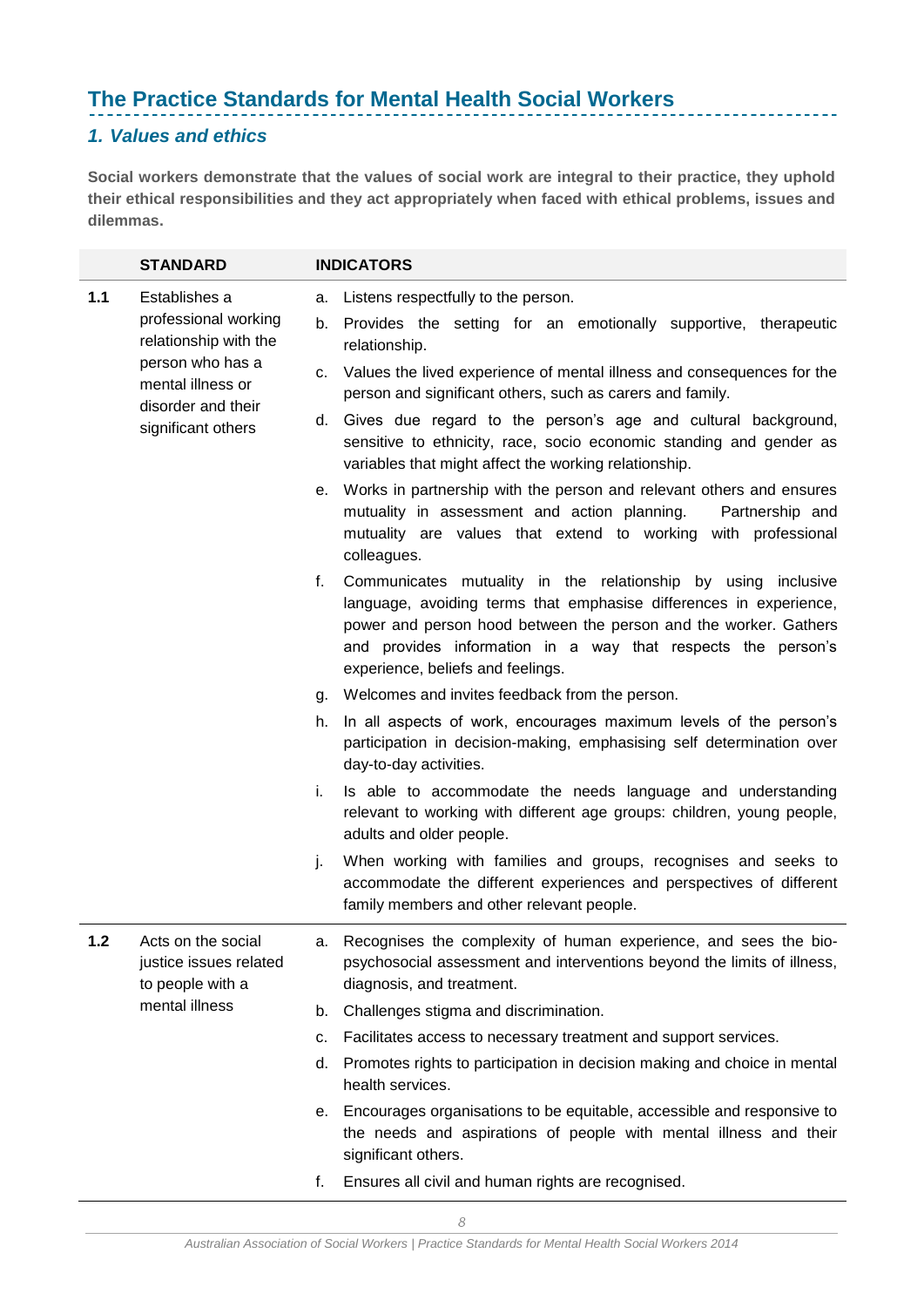|                                                                          | <b>STANDARD</b>                                                                       |                                                                                                                             | <b>INDICATORS</b>                                                                                                                                                                                                                                                                                 |
|--------------------------------------------------------------------------|---------------------------------------------------------------------------------------|-----------------------------------------------------------------------------------------------------------------------------|---------------------------------------------------------------------------------------------------------------------------------------------------------------------------------------------------------------------------------------------------------------------------------------------------|
| 1.3                                                                      | Integrates the concept<br>of recovery into<br>practice, promoting<br>choice and self- | а.                                                                                                                          | Supports people to take responsibility for their own recovery and<br>wellbeing and to define their goals and wishes, irrespective of their legal<br>status (for example, a person voluntarily participating in therapeutic<br>intervention or a person receiving involuntary treatment and care). |
| determination within<br>medico-legal<br>requirements and duty<br>of care |                                                                                       | b. Supports people to trust and collaborate with the mental health<br>professional or multidisciplinary mental health team. |                                                                                                                                                                                                                                                                                                   |
|                                                                          |                                                                                       | C.                                                                                                                          | Works collaboratively and identifies the contribution of all people's<br>experience, expertise and strengths during all phases of contact, with<br>particular regard to the person with the mental illness.                                                                                       |
|                                                                          |                                                                                       |                                                                                                                             | d. Promotes a service and organisational culture of optimism and<br>understanding and uses language that conveys hope. Where<br>necessary, challenges stigmatising attitudes and discrimination.                                                                                                  |
|                                                                          |                                                                                       |                                                                                                                             | e. In situations where involuntary treatment is unavoidably indicated,<br>works to minimise or eliminate the use of coercion, seclusion and<br>restraint.                                                                                                                                         |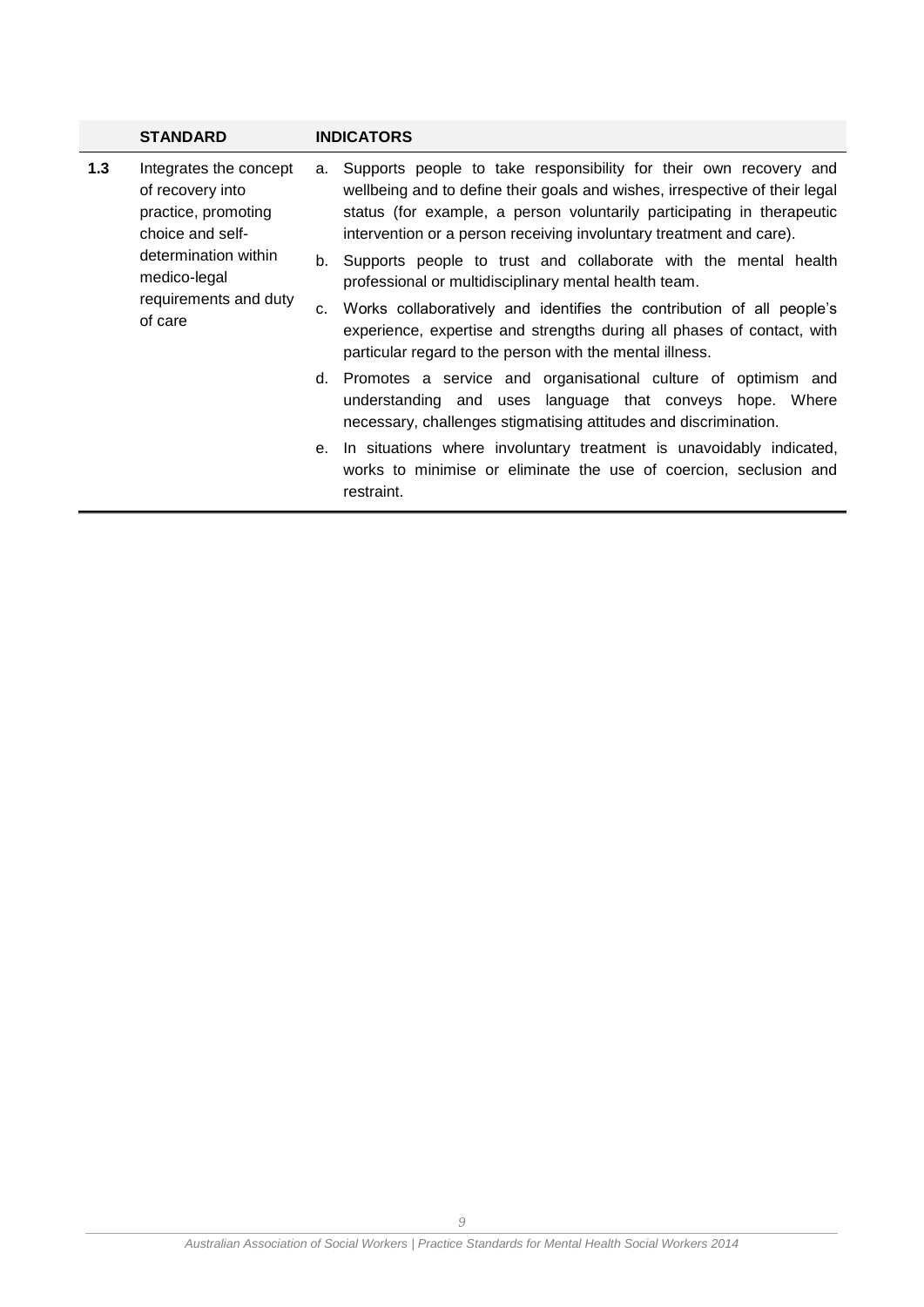## *2. Professionalism*

**Social workers demonstrate active promotion and support of the social work profession, act with integrity and ensure accountability.**

|     | <b>STANDARD</b>              |    | <b>INDICATORS</b>                                                                                                                                       |
|-----|------------------------------|----|---------------------------------------------------------------------------------------------------------------------------------------------------------|
| 2.1 | Manages personal<br>workload | a. | Develops a clear understanding of the range of professional and<br>administrative tasks required in their social work position or role.                 |
|     |                              | b. | Is conversant with the role of social work within the organisation, in<br>promotional material if self-employed and to people with whom they<br>engage. |
|     |                              | C. | Understands, respects and collaborates with other disciplines in the<br>delivery of mental health services                                              |
|     |                              | d. | Recognises the management structure of the agency or program and<br>understands the lines of professional and administrative accountability.            |
|     |                              | е. | Prioritises work activities.                                                                                                                            |
|     |                              | f. | Meets organisational or program professional and administrative<br>deadlines.                                                                           |
|     |                              | q. | Maintains organisational or program procedures for efficient completion<br>of administrative and professional tasks.                                    |
|     |                              | h. | Maintains agency or program requirements for record keeping, data<br>collection and accountability of resources.                                        |
|     |                              | i. | Complies with organisational occupational health and safety policies.                                                                                   |
|     |                              | j. | When<br>self-employed,<br>complies<br>professional<br>indemnity<br>with<br>requirements.                                                                |
|     |                              | k. | When self-employed applies sound business management practices to<br>ensure the provision of effective services for people with a mental<br>illness.    |
|     |                              |    |                                                                                                                                                         |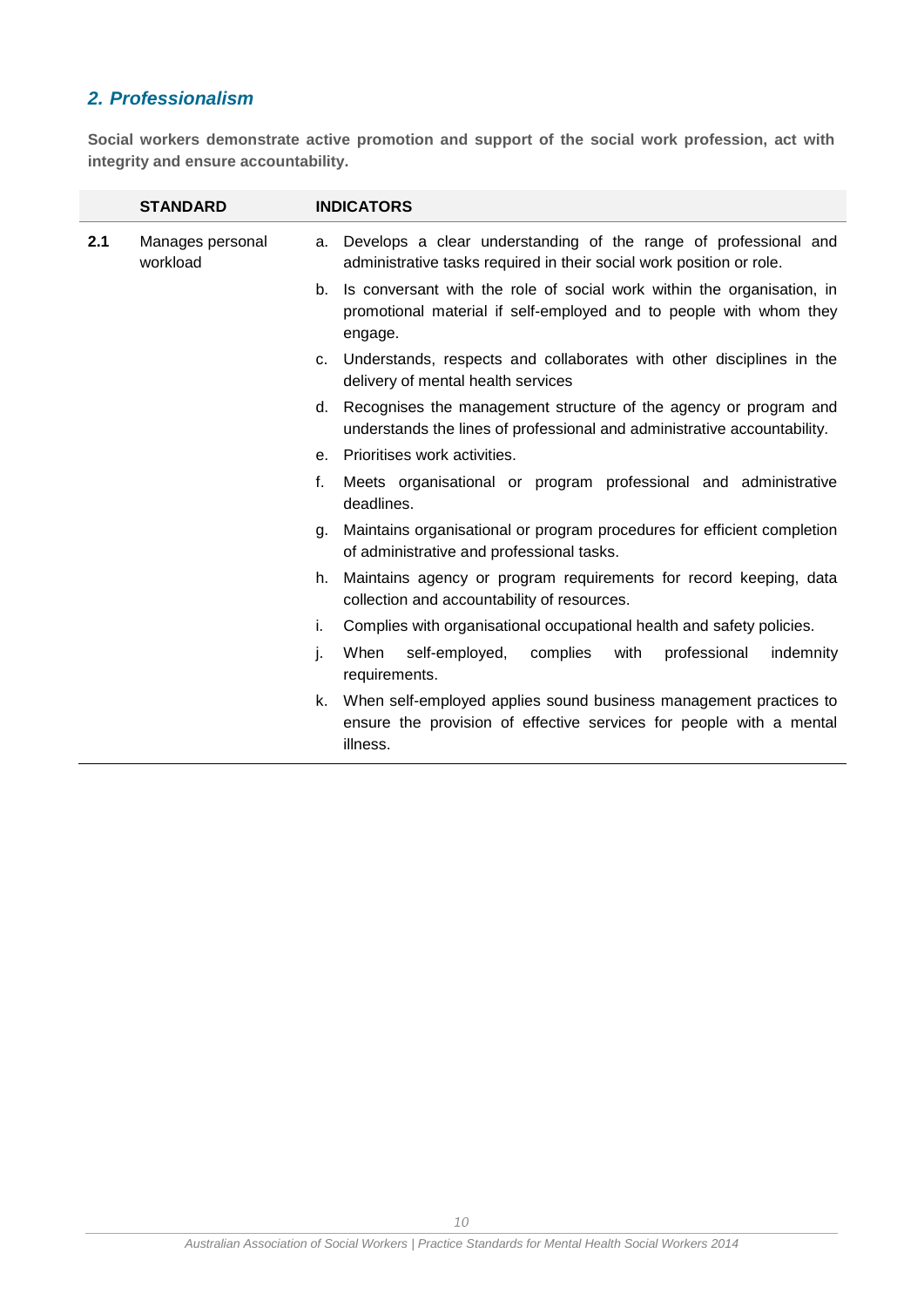- **2.2** Manages social work and mental health services a. Develops and monitors all organisational policy and procedures to ensure that services are provided in a way that complies with the principles of respect for and inclusion of people with a mental illness and their significant others who receive services from the agency.
	- b. Develops formal and informal arrangements to include people with a mental illness and their significant others in service planning, implementation, and evaluation.
	- c. Understands and clearly states the range of mental health services within the organisation and manages these services according to government and organisational policy.
	- d. Understands and develops a clear statement of the range of social work services and contributions within the organisation according to the statement of domain in this document.
	- e. Promotes professionally productive relationships among all staff within the organisation.
	- f. Promotes an understanding of and collaboration between all disciplines working in the mental health service. This will involve a clear understanding of, and respect for, the domain of other disciplines.
	- g. Within the organisational structures of service provision, establishes a management perspective that is reflective of social work values and philosophy.
	- h. Is able to understand the role of relationships in organisational dynamics.
	- i. Develops budgets and monitors allocation of financial and other resources as part of agency accounting systems.
	- j. Manages the recruitment of staff within organisational procedures according to the service needs.
	- k. Analyses staff development needs and plans how to meet these.
	- l. Manages and/or contributes to strategic planning as part of the organisation's planning process.
	- m. Monitors the overall performance and quality of the services.
	- n. Initiates and manages quality assurance programs within the organisation.
	- o. Allocates work responsibilities to staff.
	- p. Monitors staff performance in meeting organisational expectations for standards of practice and adherence to established procedures for accountability.
	- q. Manages and mentors staff in a respectful and compassionate manner and according to social work values.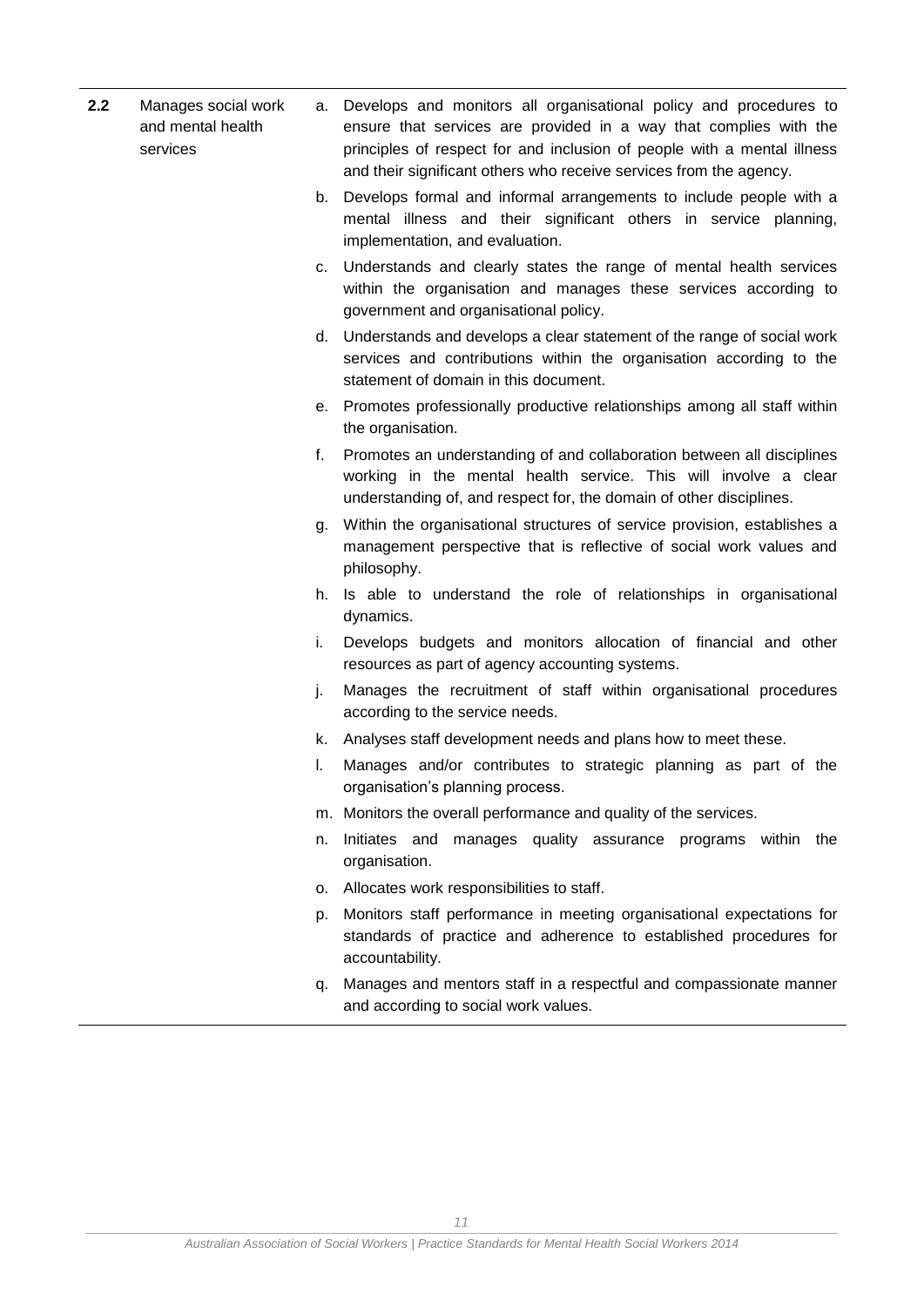- **2.3** Works as a professional in private practice, a member of a unit and/or a multidisciplinary team
- a. Demonstrates respect for the profession of social work, and for other disciplines.
- b. Understands the scope of the social work domain, skills, knowledge and values in the mental health area.
- c. Is able to articulate a specific statement of social work purpose, roles and activities within the organisation and when collaborating with other organisations or private professionals.
- d. Is familiar with the knowledge, values, and practice bases of social work in relation to other mental health disciplines.
- e. Supports the activities of other mental health professionals in the organisation and when collaborating with other organisations or private professionals.
- f. Promotes the importance of the domain of social work in mental health in developing a comprehensive service approach to understanding mental illness and providing services.
- g. Applies a range of skills in problem solving, education, and conflict resolution to the management of day to day professional social work activity and when collaborating with other organisations or private professionals.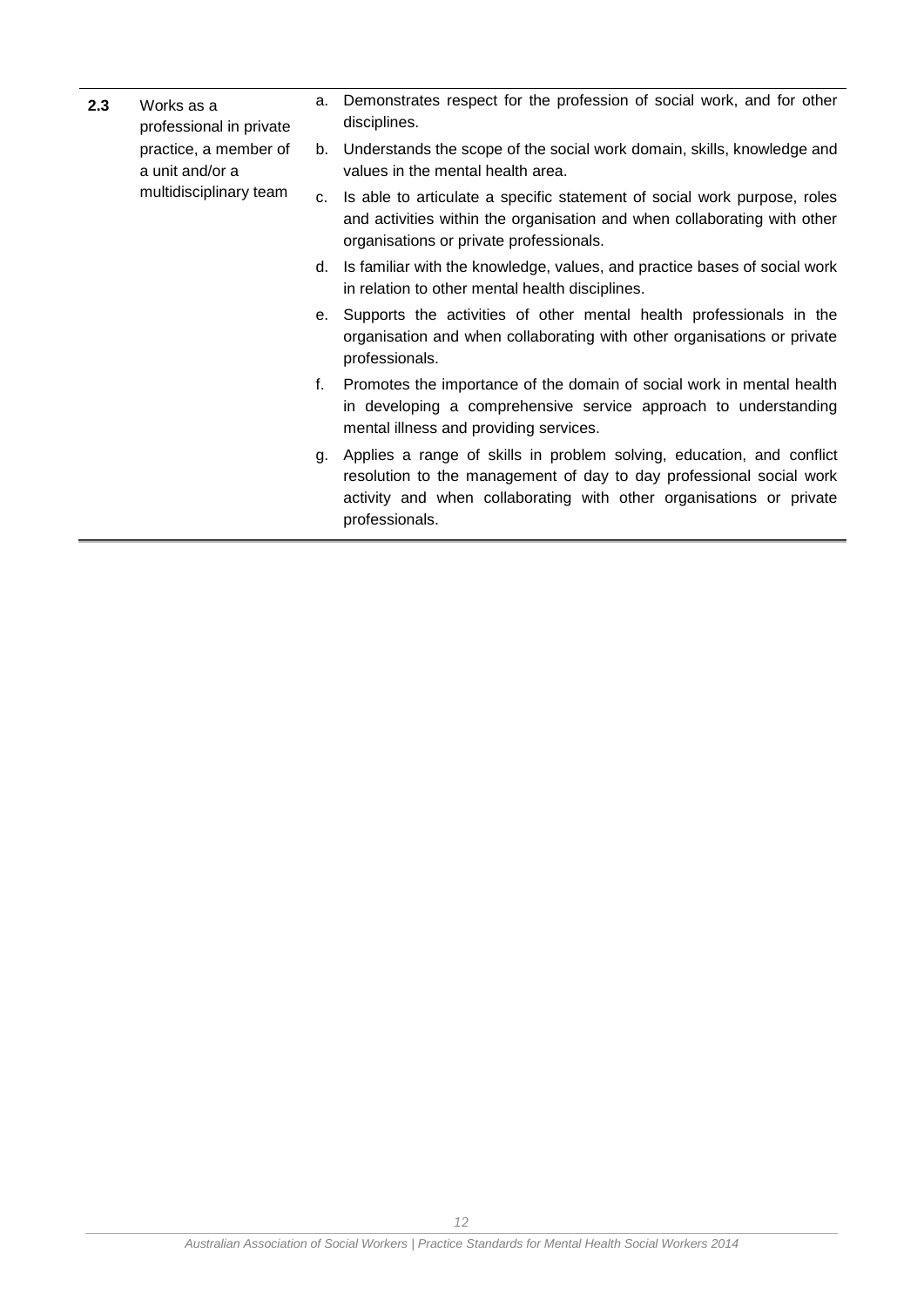## *3. Culturally responsive and inclusive practice*

**Social workers have adequate understanding and knowledge of cultural diversity in order to work in a culturally responsive and inclusive way.**

|                                                                        | <b>STANDARD</b>                                                                                                                                                                            | <b>INDICATORS</b>                                                                                                                                                                                    |
|------------------------------------------------------------------------|--------------------------------------------------------------------------------------------------------------------------------------------------------------------------------------------|------------------------------------------------------------------------------------------------------------------------------------------------------------------------------------------------------|
| 3.1                                                                    | Understands the way                                                                                                                                                                        | In the person's presentation, be aware of:                                                                                                                                                           |
|                                                                        | mental illness and<br>mental health are                                                                                                                                                    | The extent to which the person accepts the concepts of mental illness<br>a.<br>and mental health in terms of their culture of origin.                                                                |
| conceptualised in the<br>person's culture of<br>origin                 | Sources of possible conflicting views and practices between the culture<br>b.<br>of origin and Australian mainstream mental health and how differences<br>may be accommodated or resolved. |                                                                                                                                                                                                      |
|                                                                        |                                                                                                                                                                                            | c. Culturally appropriate ways in which the person can be effectively<br>assisted, including collaboration with or referral to a multicultural mental<br>health service.                             |
| 3.2                                                                    | Understands the way<br>mental illness and<br>mental health are<br>conceptualised in                                                                                                        | In the person's presentation, be aware of:                                                                                                                                                           |
|                                                                        |                                                                                                                                                                                            | The extent to which the person accepts the concepts of mental illness<br>a.<br>and mental health in terms of Aboriginal and Torres Strait Islander<br>culture.                                       |
| Aboriginal and Torres<br>Strait Islander peoples'<br>culture of origin | Sources of possible conflicting views and practices between the culture<br>b.<br>of origin and Australian mainstream mental health and how differences<br>may be accommodated or resolved. |                                                                                                                                                                                                      |
|                                                                        |                                                                                                                                                                                            | Culturally appropriate ways in which the person can be effectively<br>c.<br>assisted, including collaboration with or referral to an Aboriginal and<br>Torres Strait Islander mental health service. |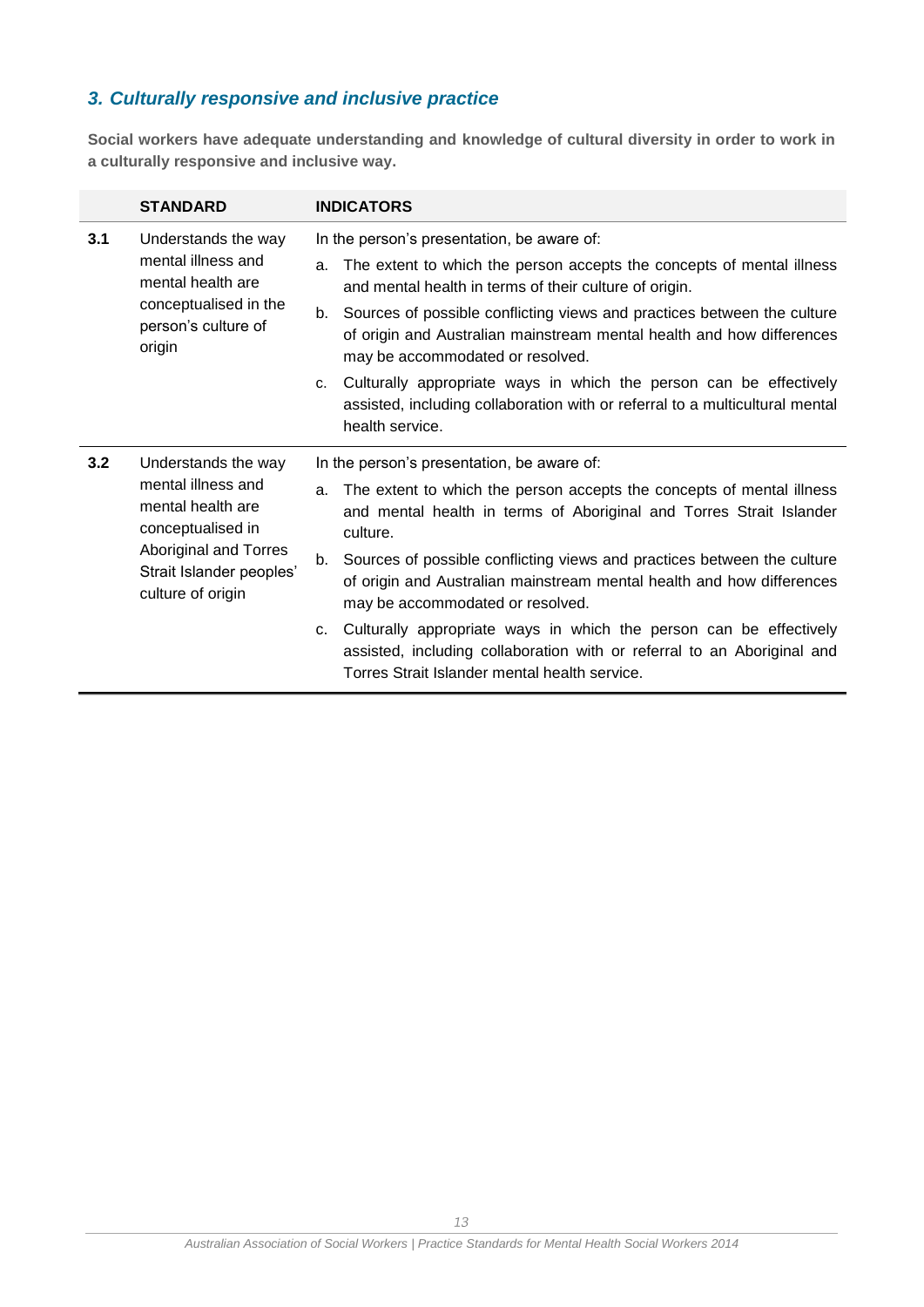## *4. Knowledge for practice*

**Social workers have and obtain the knowledge required for effective practice.**

|     | <b>STANDARD</b>                                                                   | <b>INDICATORS</b>                                                                                                                                                                                                                                                                                                                                                                                                                                                        |  |  |
|-----|-----------------------------------------------------------------------------------|--------------------------------------------------------------------------------------------------------------------------------------------------------------------------------------------------------------------------------------------------------------------------------------------------------------------------------------------------------------------------------------------------------------------------------------------------------------------------|--|--|
| 4.1 | Possesses current<br>knowledge, concepts<br>and evidence-based<br>theories of the | Be aware of:<br>Concepts and theories of human bio-psychosocial development through<br>а.<br>the lifespan, including development within a family and social context.<br>Knowledge of theories<br>on child,<br>adult<br>b.<br>young<br>persons<br>and                                                                                                                                                                                                                     |  |  |
|     | individual in society                                                             | psychopathology.                                                                                                                                                                                                                                                                                                                                                                                                                                                         |  |  |
|     |                                                                                   | c. Concepts and theories of family formation and functioning.                                                                                                                                                                                                                                                                                                                                                                                                            |  |  |
|     |                                                                                   | Knowledge of the family in the Australian context covers areas such as<br>d.<br>marriage, separation and divorce, parenting, step parenting, extended<br>family support systems, and changes to family functioning over time. It<br>also includes recognition of diversity in family form based on ethnicity,<br>culture, socio-economic status, and rurality, and significant relationships<br>beyond the traditional family structure, such as same sex relationships. |  |  |
|     |                                                                                   | e. Group behaviour and theories of group work.                                                                                                                                                                                                                                                                                                                                                                                                                           |  |  |
|     |                                                                                   | f.<br>The impact of illness on the person's sense of self and their social roles,<br>including issues of stigma, social disadvantage, and social justice.                                                                                                                                                                                                                                                                                                                |  |  |
|     |                                                                                   | The impact of abuse and trauma in the person's life.<br>g.                                                                                                                                                                                                                                                                                                                                                                                                               |  |  |
|     |                                                                                   | The recovery and the strengths perspectives of individual, family, and<br>h.<br>community functioning that support the process of people with mental<br>illness achieving a better quality of life.                                                                                                                                                                                                                                                                      |  |  |
|     |                                                                                   | The impact of illness on the individual's socio-economic status and<br>i.<br>wellbeing, including issues of income security, housing, employment<br>and broader quality of life.                                                                                                                                                                                                                                                                                         |  |  |
|     |                                                                                   | The relationship between mental health and family welfare and potential<br>j.<br>compromises to children's and significant others' roles.                                                                                                                                                                                                                                                                                                                                |  |  |
|     |                                                                                   | Disability theory and the application of disability concepts to mental<br>k.<br>illness, treatment and rehabilitation.                                                                                                                                                                                                                                                                                                                                                   |  |  |
|     |                                                                                   | Individual, family and group interventions.<br>ı.                                                                                                                                                                                                                                                                                                                                                                                                                        |  |  |
|     |                                                                                   | m. General social work theory and its application to practice in the mental<br>health field.                                                                                                                                                                                                                                                                                                                                                                             |  |  |
|     |                                                                                   | Organisational structures, change processes and dynamics within<br>n.<br>organisations.                                                                                                                                                                                                                                                                                                                                                                                  |  |  |
| 4.2 | Possesses knowledge<br>of community                                               | Be aware of:<br>Evidence-based theories of community structure and functioning, as<br>а.<br>well as practice methods in community work and community<br>development.                                                                                                                                                                                                                                                                                                     |  |  |
|     |                                                                                   | b. Resources in the community.                                                                                                                                                                                                                                                                                                                                                                                                                                           |  |  |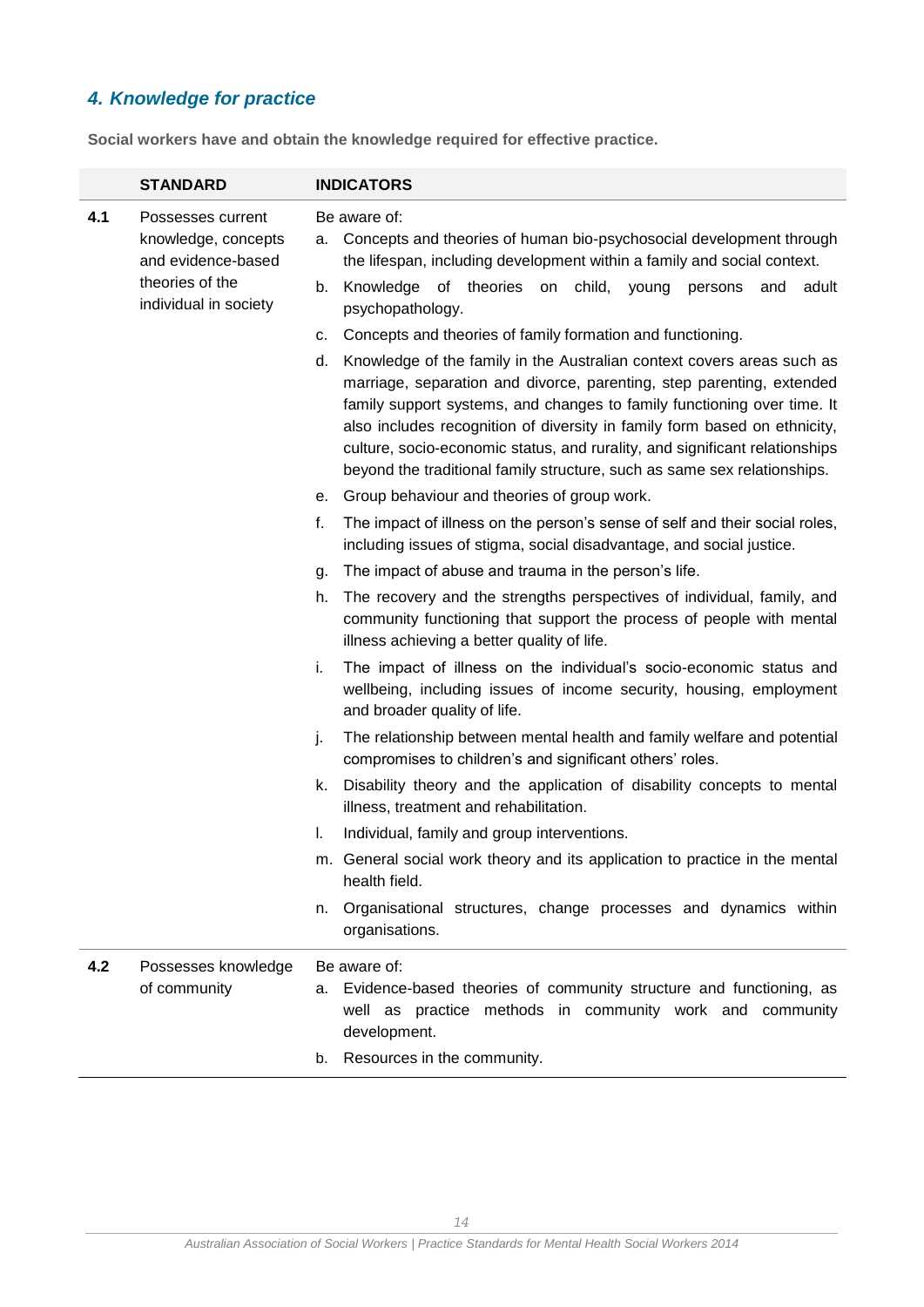|     | <b>STANDARD</b>                     |          | <b>INDICATORS</b>                                                                                                                                                                                                                                                                                                                                                  |
|-----|-------------------------------------|----------|--------------------------------------------------------------------------------------------------------------------------------------------------------------------------------------------------------------------------------------------------------------------------------------------------------------------------------------------------------------------|
| 4.3 | Possesses knowledge<br>of society   |          | Understands:<br>a. Evidence-based theories and knowledge of the social and political<br>processes that influence the social environment for the individual, their<br>family, groups and community. These include areas such as socio<br>economic status, ethnicity, multiculturalism, social control, deviance,<br>crime and poverty.                              |
|     |                                     |          | b. Broader socio political processes that continue to shape Australian<br>society such as racism, gender inequality, ageism, the oppression of<br>minority groups based on sexual preference, differences based on rural<br>or city location, and environmental issues.                                                                                            |
|     |                                     | c.       | Theories of social justice, including the impact of disadvantage and<br>social injustice and action to counter them.                                                                                                                                                                                                                                               |
|     |                                     | d.       | The broader Australian social and political context including the history<br>of Australian politics and society.                                                                                                                                                                                                                                                   |
|     |                                     | е.       | The policies, structure and operations of the Australian health and<br>welfare systems. Included here are the social security system, health<br>insurance system, child welfare, child protection and justice systems,<br>defence force, veteran's affairs, family welfare services, aged care and<br>the range of services provided by the non-government sector. |
|     |                                     | f.       | The laws and legal processes that determine the context for practice.<br>Examples include mental health and guardianship laws, and anti<br>discrimination legislation.                                                                                                                                                                                             |
| 4.4 | Possesses knowledge                 |          | Understands:                                                                                                                                                                                                                                                                                                                                                       |
|     | of mental health<br>psychopathology | а.       | Health, illness, disease and disability.                                                                                                                                                                                                                                                                                                                           |
|     |                                     | b.<br>c. | The expression of mental illnesses or disorders at different life stages.<br>The psychiatric classification, major syndromes, evidence-based<br>theories and knowledge of aetiology, and evidence-based theories and<br>knowledge of therapeutic interventions.                                                                                                    |
|     |                                     | d.       | The interaction of mental illness with other comorbidities, such as<br>alcohol and other drugs (dual diagnosis) and intellectual disability (dual<br>disability).                                                                                                                                                                                                  |
|     |                                     | е.       | Recovery principles and their application in relation to individuals,<br>families, and communities.                                                                                                                                                                                                                                                                |
|     |                                     | f.       | The social determinants of mental illness.                                                                                                                                                                                                                                                                                                                         |
|     |                                     | g.       | The range of therapeutic, including psychosocial, interventions in<br>mental health, and the evidence base for those interventions.                                                                                                                                                                                                                                |
|     |                                     | h.       | The issues likely to affect people with a mental illness and their<br>significant others, including the sociology of alienation and oppression,<br>and the history of mutual support and empowerment processes.                                                                                                                                                    |
|     |                                     | i.       | The practice paradigms of the other mental health disciplines.                                                                                                                                                                                                                                                                                                     |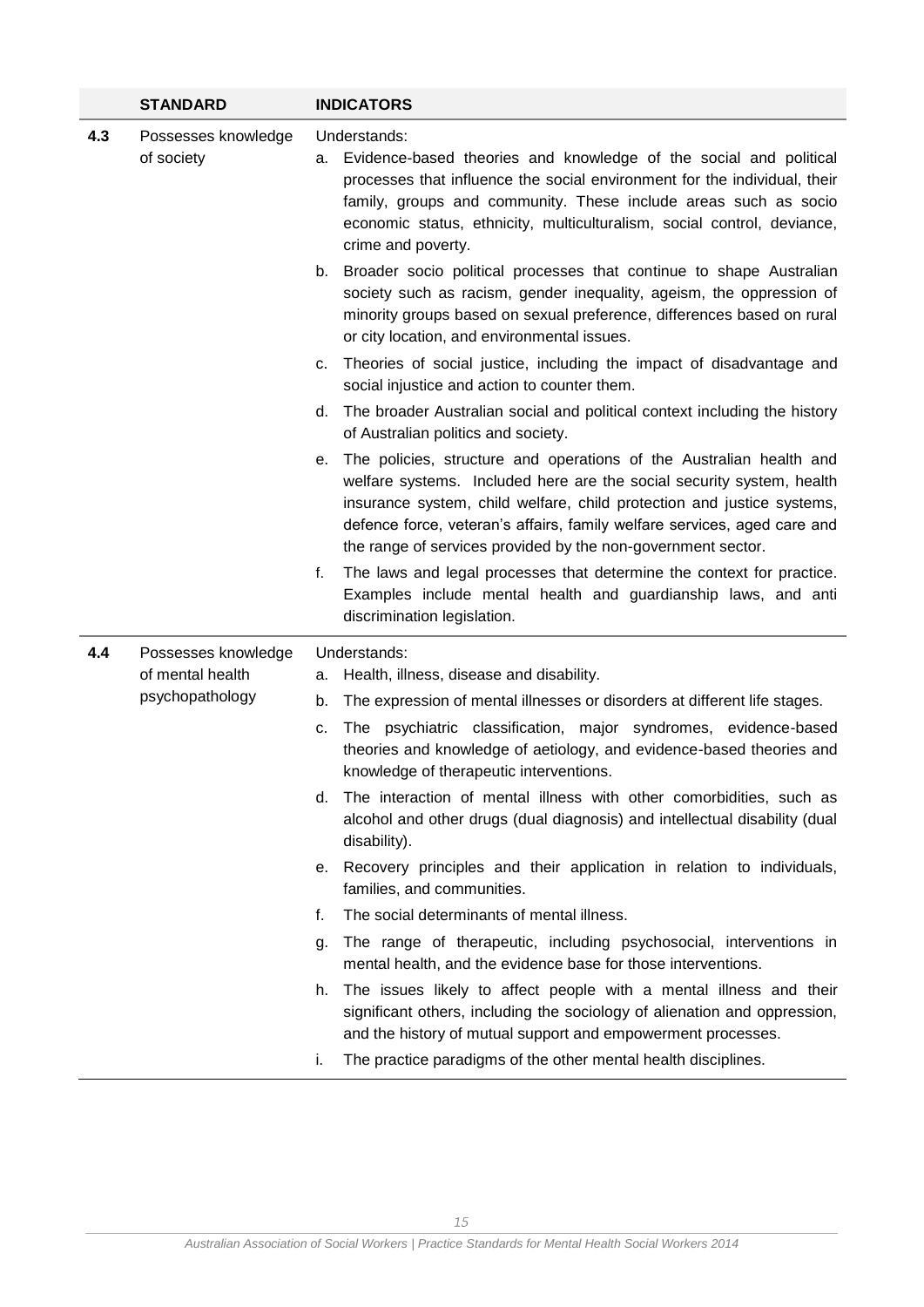|     | <b>STANDARD</b>                                           | <b>INDICATORS</b>                                                                                                                                                                                                                                                                                                                                                                                                                                                                                                                                                                                                                                                                                                                                                                                                                                                                                                                              |
|-----|-----------------------------------------------------------|------------------------------------------------------------------------------------------------------------------------------------------------------------------------------------------------------------------------------------------------------------------------------------------------------------------------------------------------------------------------------------------------------------------------------------------------------------------------------------------------------------------------------------------------------------------------------------------------------------------------------------------------------------------------------------------------------------------------------------------------------------------------------------------------------------------------------------------------------------------------------------------------------------------------------------------------|
| 4.5 | Possesses knowledge<br>of social work research<br>methods | Be aware of:<br>Research methods that systematically investigate sources to increase<br>a.<br>knowledge, establish or confirm facts or solve problems.<br>b. Program and service evaluation methods that systematically determine<br>whether a service or organisational aim, proposal or action has<br>achieved its intended outcomes.<br>Methods of obtaining relevant data and peer reviewed literature through<br>c.<br>a number of sources including the use of data bases and the Internet<br>The basis of gathering, assessing and applying information and facts to<br>d.<br>establish the evidence base for practice.                                                                                                                                                                                                                                                                                                                 |
| 4.6 | Has knowledge of<br>government mental<br>health policy    | Is familiar with the principles of national and state policy.<br>a.<br>Is familiar with the mental health policies of relevant peak bodies.<br>b.<br>Seeks out related human service policies relevant to social work<br>c.<br>practice in mental health, and to people with a mental illness and their<br>significant others, such as disability policy, broader health policy,<br>income security and housing policies.<br>d. Articulates the principles and policy specific to the organisation in which<br>the social worker is employed, and agencies with which the social<br>worker has ongoing contact.<br>e. Applies these principles and policies in practice in determining work<br>priorities and procedures.<br>Identifies and documents areas where policies conflict with each other<br>f.<br>or conflict with the social work professional code of ethics, or where<br>policy is deficient in addressing the needs of clients. |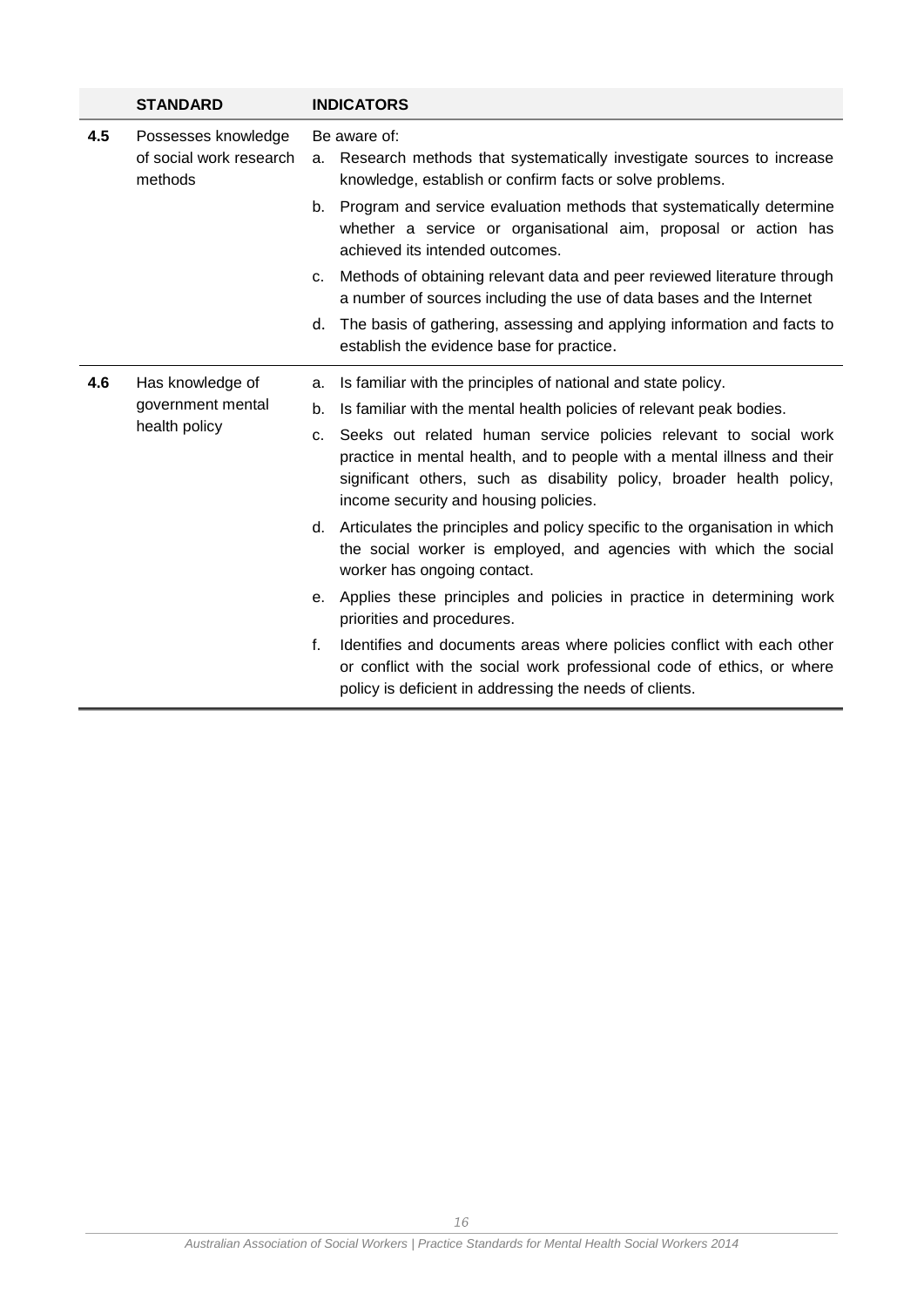## *5. Applying knowledge to practice*

**Social workers demonstrate the skills required to implement knowledge into practice, while being mindful of the social work commitment to the human rights perspective.** 

|                               | <b>STANDARD</b>                                                          |    | <b>INDICATORS</b>                                                                                                                                                                                                                                                                                                                                                                                                                                                                                                                                                   |
|-------------------------------|--------------------------------------------------------------------------|----|---------------------------------------------------------------------------------------------------------------------------------------------------------------------------------------------------------------------------------------------------------------------------------------------------------------------------------------------------------------------------------------------------------------------------------------------------------------------------------------------------------------------------------------------------------------------|
| 5.1                           | Completes a<br>comprehensive bio-<br>psychosocial<br>assessment and case | а. | In consultation with the person:<br>Explores their understanding of their difficulties and strengths taking<br>account of their physical, emotional, intellectual and, if sought, spiritual<br>needs.                                                                                                                                                                                                                                                                                                                                                               |
|                               | formulation addressing<br>the physical,<br>psychological and             | b. | Gathers information from a range of sources to build up a<br>comprehensive understanding of the person's situational problems and<br>strengths.                                                                                                                                                                                                                                                                                                                                                                                                                     |
| person and their<br>situation | social aspects of the                                                    | c. | Undertakes a Mental State Examination and other assessments of<br>clinical functioning as part of providing a comprehensive assessment<br>service. This includes the application of specific assessment schedules,<br>as appropriate, to develop a detailed knowledge of specific aspects of<br>the problems and strengths.                                                                                                                                                                                                                                         |
|                               |                                                                          |    | d. Undertakes other assessments in specific clinical and related areas, for<br>which additional specific training may be required to attain competence.<br>These may be social work based, or related to other disciplines or<br>multidisciplinary practice. Examples are the use of outcome measures,<br>assessment of psychiatric disability, vocational capacities, age-related<br>matters concerning children, adolescents, or older people, forensic<br>issues, or the application of standardised assessment schedules<br>requiring skilled analysis of data. |
|                               |                                                                          | е. | Identifies and assesses relevant indicators in order to minimise risk to<br>the person or to others. Risk assessment includes the risk of self-<br>harming behaviour, the person's vulnerability to domestic violence and<br>other safety issues in the home and living environment, including child<br>safety, and the potential for the person's capacity to harm others.                                                                                                                                                                                         |
|                               |                                                                          | f. | Establishes or confirms the likely mental health condition and the<br>influence and priority of factors affecting the person's condition (or, in<br>the absence of a formal diagnosis, forms a provisional diagnosis until<br>this can be confirmed and discusses the priority factors affecting the<br>person's condition).                                                                                                                                                                                                                                        |
|                               |                                                                          |    | g. Applies knowledge and theory to the information gathered to develop a<br>comprehensive statement linking the person's functioning and their<br>strengths and problems with those in their social context.                                                                                                                                                                                                                                                                                                                                                        |
|                               |                                                                          |    | h. Reviews this assessment statement with the person so as to develop a<br>mutual understanding and agreement about the assessment as well as<br>identifying and using the appropriate interventions as part of the<br>intervention or service plan. Part of this process involves setting<br>measurable goals as agreed with the person.                                                                                                                                                                                                                           |
|                               |                                                                          | i. | Regularly review the assessment and the intervention or service plan<br>with the person to retain the focus on shared understanding of problems<br>and strengths.                                                                                                                                                                                                                                                                                                                                                                                                   |
|                               |                                                                          | j. | Maintains records of activity as required by accountability standards<br>within the organisation or program.                                                                                                                                                                                                                                                                                                                                                                                                                                                        |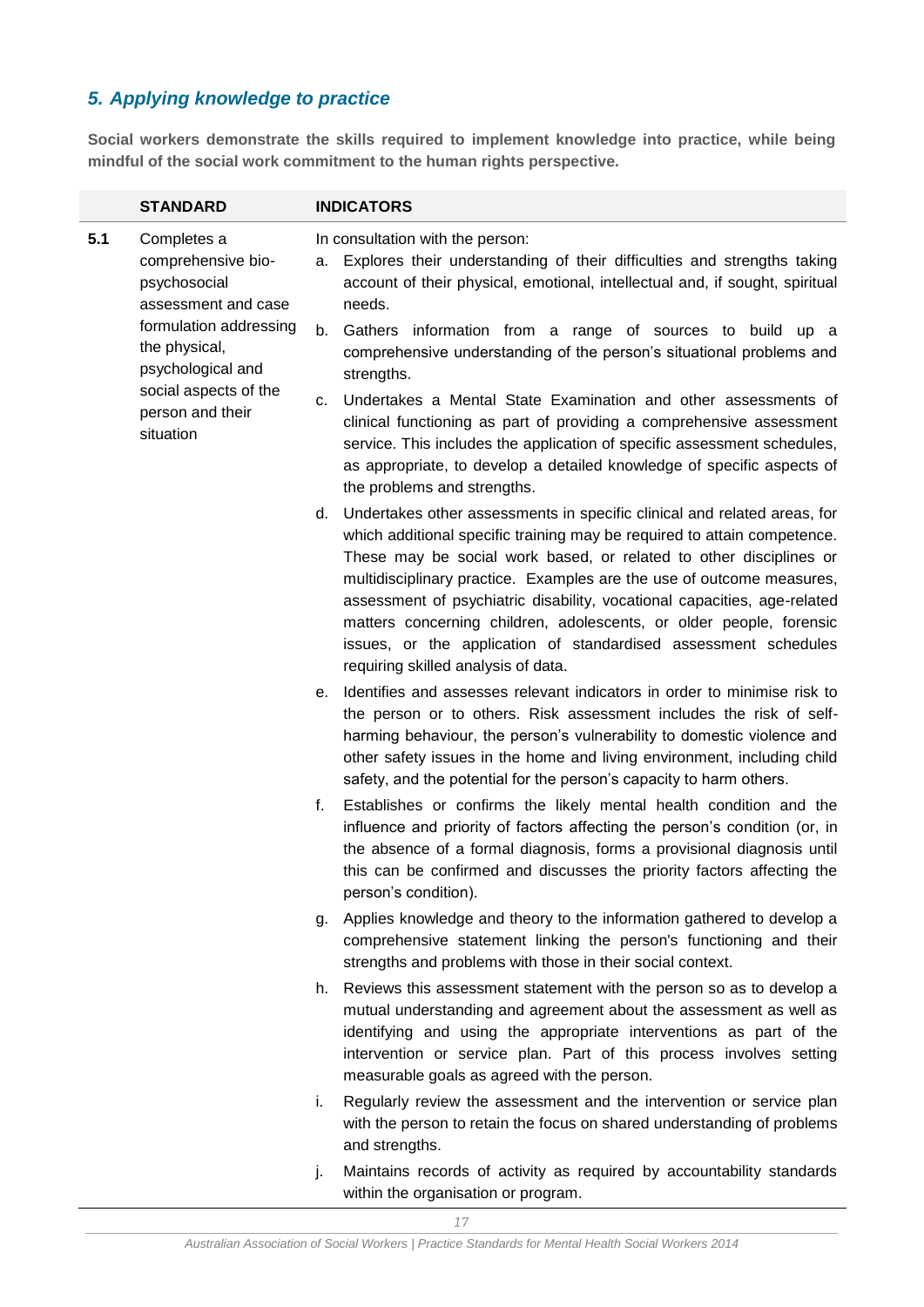|     | <b>STANDARD</b>                               |    | <b>INDICATORS</b>                                                                                                                                                                                    |
|-----|-----------------------------------------------|----|------------------------------------------------------------------------------------------------------------------------------------------------------------------------------------------------------|
| 5.2 | Develops and<br>implements one or             | a. | Identifies the evidence base for the therapeutic, including psycho social,<br>intervention.                                                                                                          |
|     | more evidence-based,                          | b. | Forms a therapeutic relationship with the person.                                                                                                                                                    |
|     | therapeutic<br>interventions with the         | c. | Contracts with the person to establish a basis for the intervention.                                                                                                                                 |
|     | person                                        | d. | Provides the person with information about the purpose, nature, risks,<br>and likely outcomes of the intervention.                                                                                   |
|     |                                               | е. | Negotiates a timeline for the intervention with the person.                                                                                                                                          |
|     |                                               | f. | Monitors and evaluates the implementation of the intervention with the<br>person.                                                                                                                    |
|     |                                               | g. | Undertakes additional training as necessary, including at an advanced<br>level, in specialised therapeutic interventions.                                                                            |
| 5.3 | Advocates with and for                        |    | In consultation with the person:                                                                                                                                                                     |
|     | person in relation to<br>rights and resources | а. | Establishes the need for some form of advocacy to address identified<br>rights or problems.                                                                                                          |
|     |                                               | b. | Explores the range of alternative actions available in order to address<br>the identified need and supports action chosen.                                                                           |
|     |                                               |    | c. Makes representations and facilitates negotiation as appropriate.                                                                                                                                 |
|     |                                               | d. | Monitors the activity of the treatment team to ensure that all decision<br>making at every stage is respectful and inclusive of the needs and<br>wishes of both the person and their family members. |
|     |                                               | е. | Supports and encourages self advocacy through assisting with<br>preparation, providing resources and giving feedback on performance.                                                                 |
|     |                                               | f. | Uses principles of mediation, negotiation, assertion, and conflict<br>resolution.                                                                                                                    |
|     |                                               | g. | Links individuals, carers and family members with support and<br>advocacy groups as a resource as appropriate.                                                                                       |
|     |                                               |    | h. Challenges organisations or systems of service provision that are<br>disempowering or discriminatory of people with mental illness and their<br>significant others.                               |
|     |                                               | i. | Uses high level communication skills to ensure the person's best<br>interests are represented.                                                                                                       |
|     |                                               | j. | Evaluates the outcome of advocacy.                                                                                                                                                                   |
|     |                                               | k. | Advocates with and for people within specialist complex contexts such<br>as the forensic provisions of mental health legislation.                                                                    |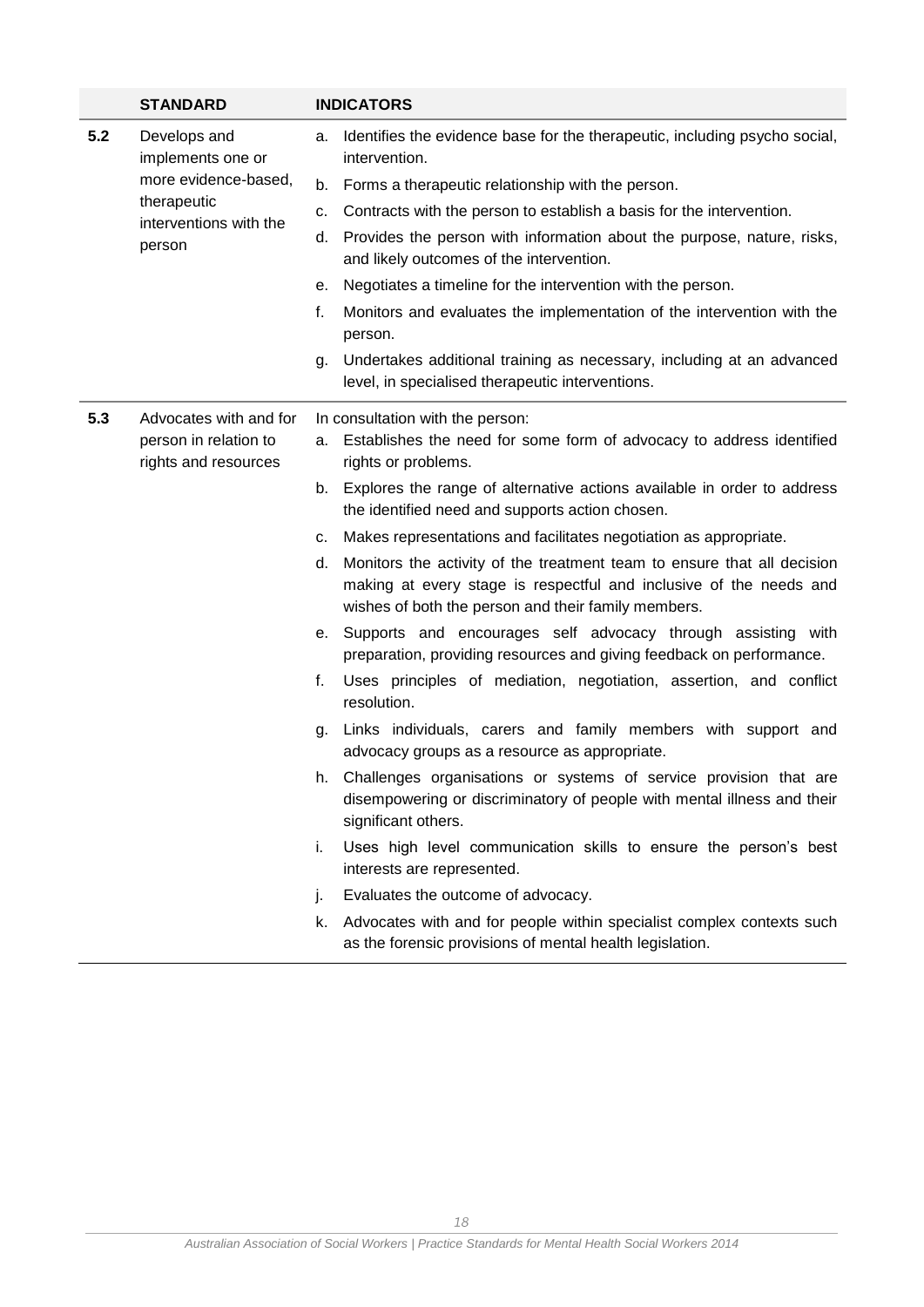| 5.4       | Undertakes case<br>management (or a<br>similar function) | а. | In consultation with the person:<br>Develops<br>an assessment of their psychological<br>and<br>social<br>circumstances and needs and, where applicable, other members of the<br>treatment team, other service providers, and family and friends, when<br>possible and desired by the person.<br>b. Develops an intervention or service plan that takes account of short-<br>term and long-term goals and identifies how the case manager will |
|-----------|----------------------------------------------------------|----|-----------------------------------------------------------------------------------------------------------------------------------------------------------------------------------------------------------------------------------------------------------------------------------------------------------------------------------------------------------------------------------------------------------------------------------------------|
|           |                                                          |    | support those goals.                                                                                                                                                                                                                                                                                                                                                                                                                          |
|           |                                                          | C. | Implements the intervention or service plan.                                                                                                                                                                                                                                                                                                                                                                                                  |
|           |                                                          | d. | Consults with the person's significant others, members of the treatment<br>team and other service providers as appropriate for the implementation<br>of the service plan.                                                                                                                                                                                                                                                                     |
|           |                                                          | е. | Advocates to obtain resources and to support the person to achieve<br>goals.                                                                                                                                                                                                                                                                                                                                                                  |
|           |                                                          | f. | Reviews, revises and monitors the plan regularly.                                                                                                                                                                                                                                                                                                                                                                                             |
| 5.5       | Develops an<br>assessment of<br>community needs and      |    | a. Accesses, assesses and interprets demographic and other data from<br>sources relevant to the task, including publications from government<br>and non-government agencies, media and the web.                                                                                                                                                                                                                                               |
| resources |                                                          | b. | Engages with key informants in the community to identify community<br>resources, and gaps between resources and needs. Such key<br>informants would include elected representatives and government staff<br>at local, state and commonwealth levels, community leaders in church,<br>police, government agencies, service managers, and representatives of<br>community organisations.                                                        |
|           |                                                          | C. | Engages with marginalised individuals and groups in the community to<br>identify community resources and gaps between resources and needs.                                                                                                                                                                                                                                                                                                    |
|           |                                                          | d. | Gathers detailed information about agencies through site visits and<br>discussions with staff and consumers of services.                                                                                                                                                                                                                                                                                                                      |
|           |                                                          |    | e. Integrates data gathered to form a tentative assessment of community<br>needs and resources.                                                                                                                                                                                                                                                                                                                                               |
|           |                                                          | f. | Reflects on assessment with individuals and groups in the community to<br>validate conclusions drawn.                                                                                                                                                                                                                                                                                                                                         |
|           |                                                          | g. | Monitors the formed assessment regularly.                                                                                                                                                                                                                                                                                                                                                                                                     |
| 5.6       | Engages in mental<br>health promotion and                | а. | Engages with individuals, groups, and communities to establish need<br>for intervention.                                                                                                                                                                                                                                                                                                                                                      |
|           | prevention activities                                    | b. | Interrogates the peer reviewed and/or evaluated literature to determine<br>the range of relevant programs that have been applied.                                                                                                                                                                                                                                                                                                             |
|           |                                                          | C. | Work with stakeholders to develop a plan for intervention, identifying<br>program activities and time lines.                                                                                                                                                                                                                                                                                                                                  |
|           |                                                          |    | d. Work with stakeholders to determine appropriate outcome measures for<br>the project.                                                                                                                                                                                                                                                                                                                                                       |
|           |                                                          | е. | Implement and monitor the project.                                                                                                                                                                                                                                                                                                                                                                                                            |
|           |                                                          | f. | Evaluate and report on the project.                                                                                                                                                                                                                                                                                                                                                                                                           |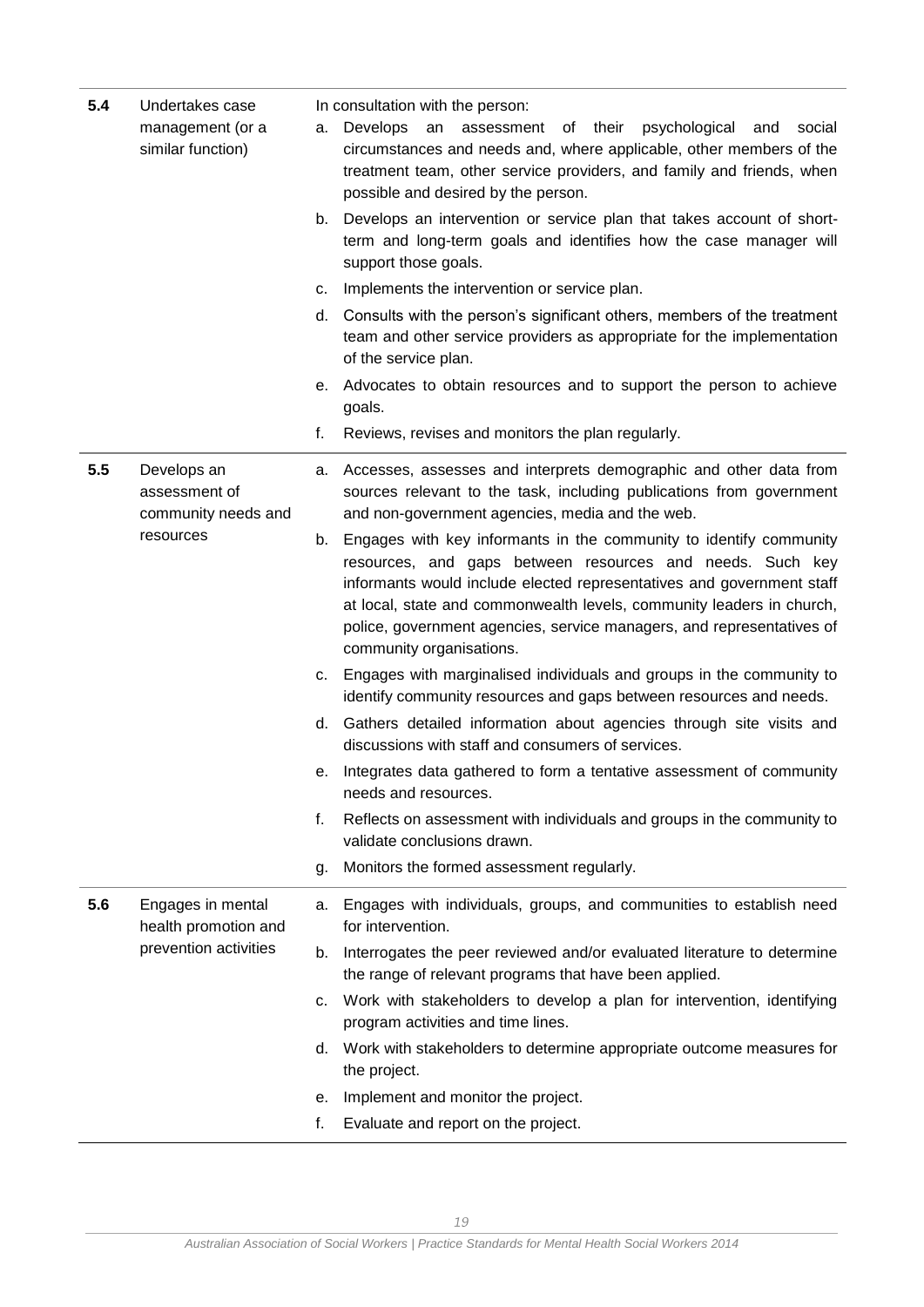| 5.7 | Collaborates with other<br>services      | a. | Makes contact with stakeholders from all sectors relevant to mental<br>health, including housing, income security and employment, as well as<br>health care practitioners.                          |
|-----|------------------------------------------|----|-----------------------------------------------------------------------------------------------------------------------------------------------------------------------------------------------------|
|     |                                          |    | b. Develops a working knowledge of relevant services in the community,<br>and maintains formal and informal contact with service providers and<br>management within these services.                 |
|     |                                          | C. | Provides information about the social worker's organisation and<br>encourages appropriate liaison between this organisation and the range<br>of community services.                                 |
|     |                                          |    | d. Supports communication networks and co operation among all<br>stakeholders of services in the community relevant to people with a<br>mental illness and their families.                          |
|     |                                          |    | e. Brings individuals and groups together to share ideas on issues of<br>common concern and potential solutions.                                                                                    |
| 5.8 | Engage in activities of<br>social action |    | a. Analyses the social, political and cultural context within which action is<br>required.                                                                                                          |
|     |                                          |    | b. Establishes in consultation with individuals and community groups the<br>need for action to resolve specific issues affecting mental health and<br>wellbeing.                                    |
|     |                                          | C. | Supports the advocacy and education activities of community groups<br>seeking to raise awareness of stigma and discrimination experienced by<br>individuals and groups with mental health problems. |
|     |                                          |    | d. Facilitates an awareness of political and legal processes available for<br>pursuing different forms of social action among participants.                                                         |
|     |                                          | е. | Supports the referral of individuals to advocacy groups to enhance<br>opportunities for collective action.                                                                                          |
|     |                                          | f. | Supports individuals and groups in reviewing alternatives for action to<br>resolve injustice, and in planning action.                                                                               |
|     |                                          | g. | Supports individuals and groups in reviewing action strategies and<br>evaluating outcomes.                                                                                                          |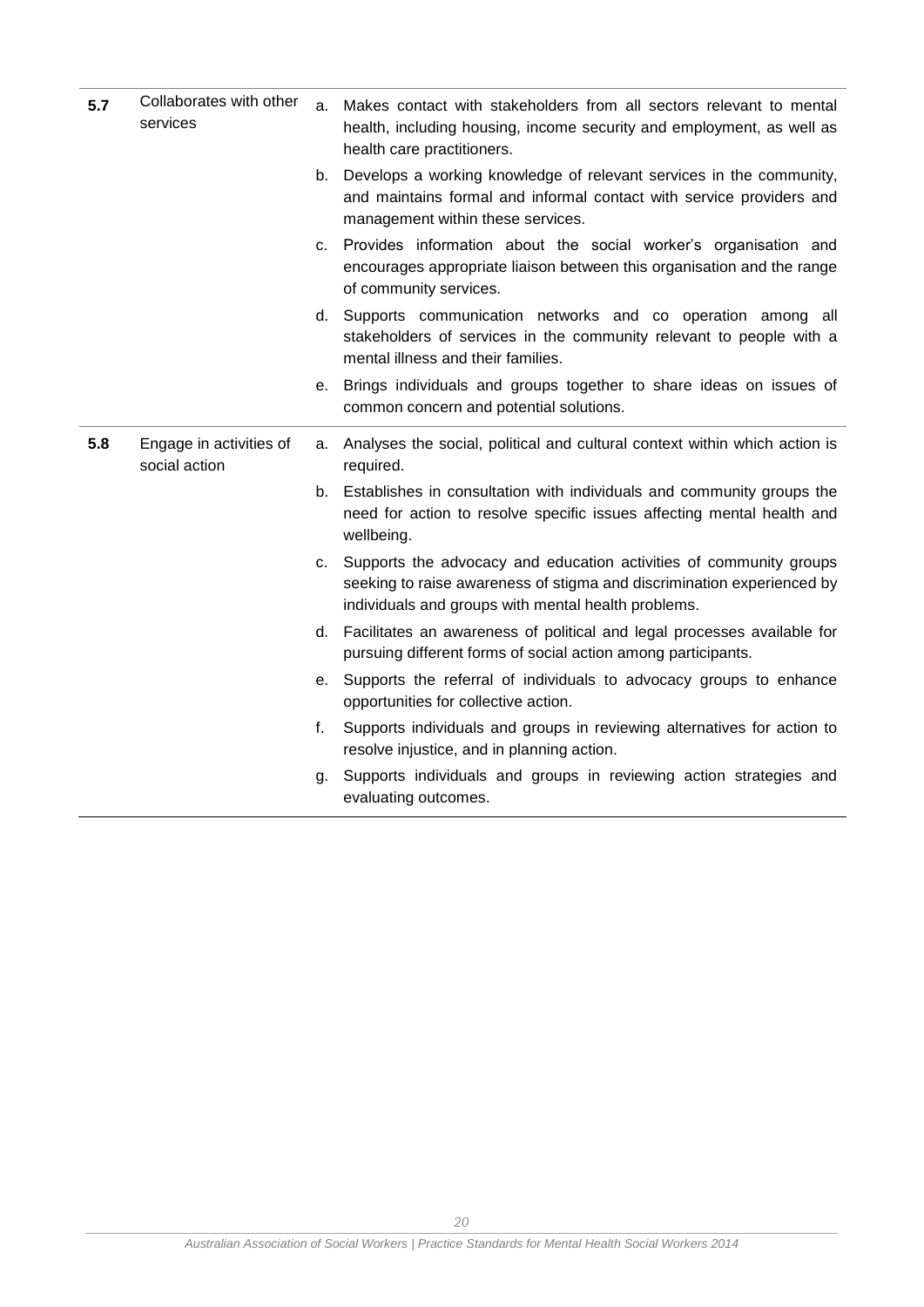| 5.9  | Analyses and<br>develops of policy                                                         | а. | Identifies relevant research or other data that may inform the content of<br>the policy.                                                                                                                         |
|------|--------------------------------------------------------------------------------------------|----|------------------------------------------------------------------------------------------------------------------------------------------------------------------------------------------------------------------|
|      |                                                                                            | b. | Identifies evidence based Australian or international policies that have<br>been enacted and that may inform the content of the policy.                                                                          |
|      |                                                                                            | C. | Analyses the political and policy context in which service policy is<br>implemented.                                                                                                                             |
|      |                                                                                            |    | d. Consults with stakeholders to determine the range of perspectives,<br>areas of agreement and disagreement among people with a mental<br>illness and their significant others, service providers and managers. |
|      |                                                                                            | е. | Identifies the specific legal dimensions, values and practice principles<br>relevant to policy development.                                                                                                      |
|      |                                                                                            | f. | Drafts policy, procedures or guidelines for review by relevant<br>stakeholders.                                                                                                                                  |
|      |                                                                                            | g. | Negotiates introduction of policy.                                                                                                                                                                               |
|      |                                                                                            | h. | Monitors policy implementation.                                                                                                                                                                                  |
| 5.10 | Contributes to mental<br>health policy<br>development in the<br>organisation or<br>program | a. | Systematically monitors own work to determine the effectiveness of<br>professional activity and overall service by the organisation.                                                                             |
|      |                                                                                            | b. | Seeks feedback from people and their carers or significant others about<br>the organisation's services.                                                                                                          |
|      |                                                                                            | C. | Provides detailed feedback to management in relation to existing policy<br>implementation.                                                                                                                       |
|      |                                                                                            | d. | Suggests directions for mental health policy development within the<br>policy-making process.                                                                                                                    |
|      |                                                                                            |    | e. Consults with representatives of stakeholder groups.                                                                                                                                                          |
|      |                                                                                            | f. | Monitors service delivery patterns and contributes to relevant forums at<br>an organisation, regional, state and national level.                                                                                 |
|      |                                                                                            | g. | Identifies evidence-based policy options in state, regional, national and<br>international contexts.                                                                                                             |
|      |                                                                                            | h. | Contributes to the consideration and selection of policy options through<br>negotiation with management and engagement with relevant political<br>processes.                                                     |
|      |                                                                                            | i. | Monitors policy implementation.                                                                                                                                                                                  |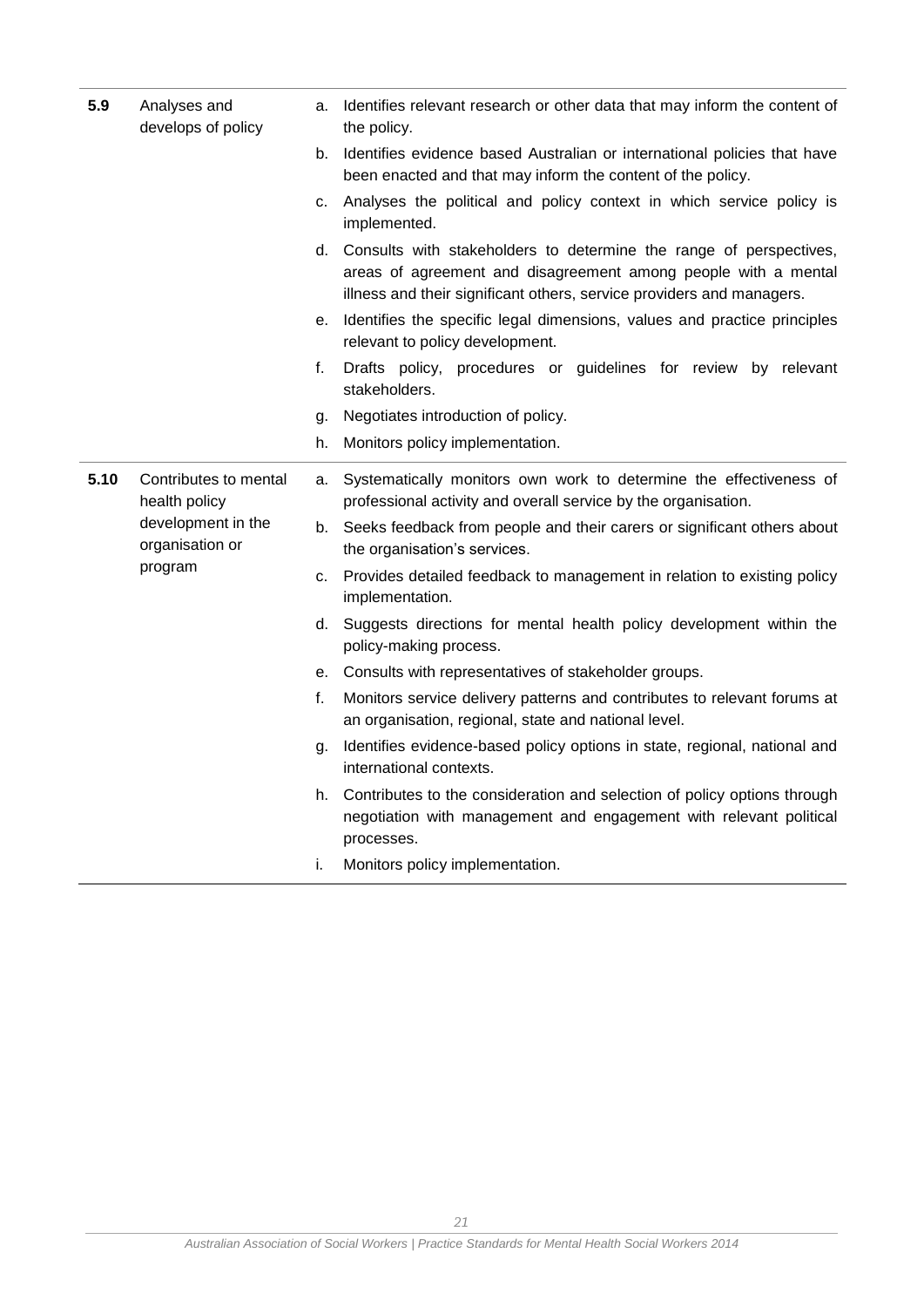- **5.11** Undertakes service development
- a. Identifies specific service needs through assessment and consultation with stakeholders.
- b. Provides information and advice to community groups on mental health issues. This is a process of making the specialist expertise of the mental health service available to health and community services.
- c. Encourages the coming together of different stakeholders to develop a shared understanding of needs and possible approaches to service development.
- d. Supports the involvement of marginalised individuals and groups in the review and planning of service development.
- e. Supports the development of mutual support and advocacy groups among isolated and marginalised individuals.
- f. Supports strategies based on cooperation, campaigning and conflict resolution adopted by community groups in seeking to develop services.
- g. Supports negotiation, problem-solving and conflict-resolution strategies in resolving differences among stakeholders in working towards service development.
- h. Assists community groups to access funding and other resources for service development.
- i. Analyses the evidence for options for service delivery needs in relevant Australian and international research to meet identified need..
- j. Analyses resource implications for alternative service responses.
- k. Consults with stakeholders in reviewing alternative approaches to service development and selecting a preferred option.
- l. Develops a detailed plan for service development, implementation and evaluation.
- m. Negotiates access to the resources required for service implementation with management.
- n. Negotiates the introduction of the service with stakeholders.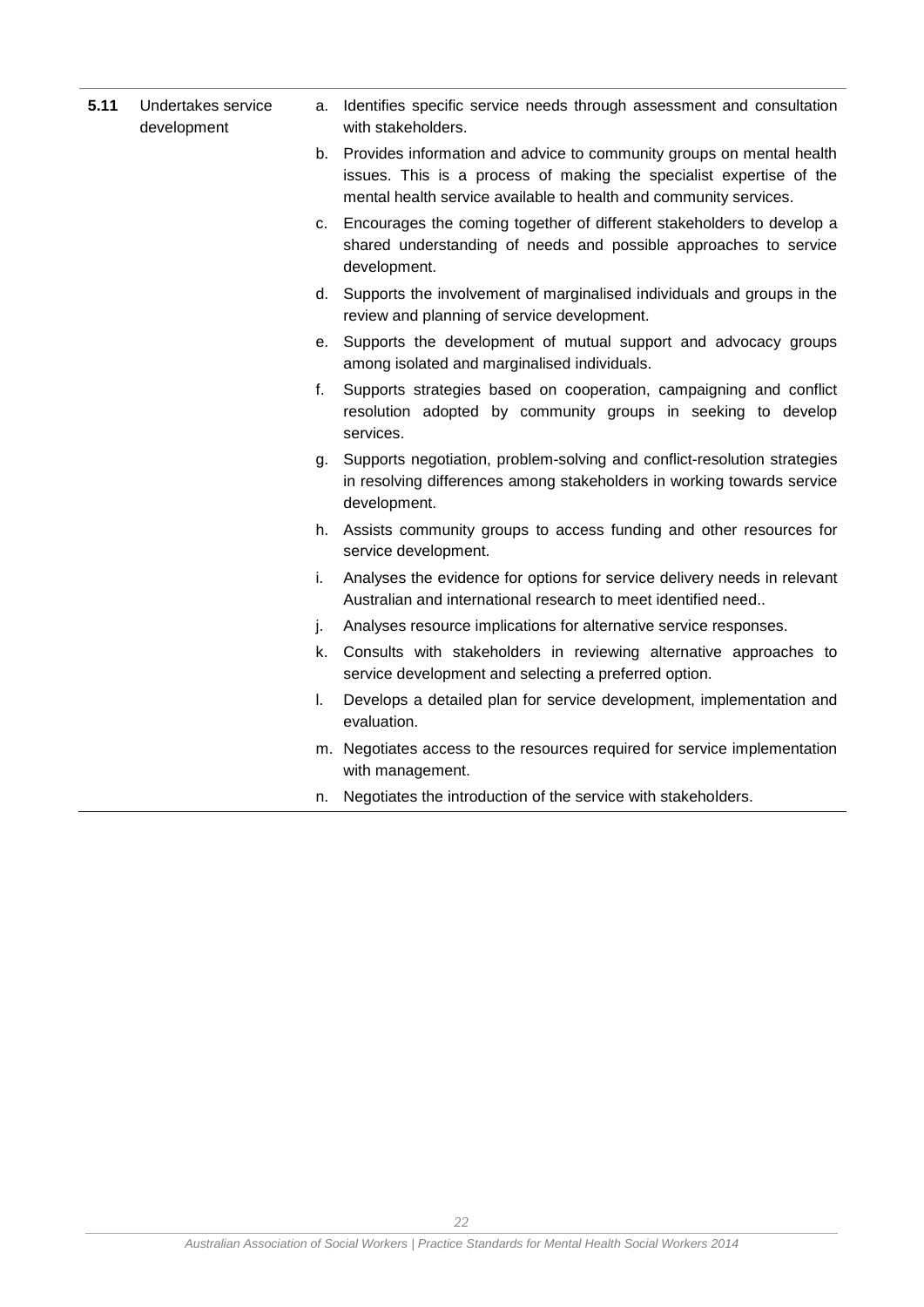- **5.12** Works at the interface of mental health and other social and human services systems
- a. For individuals, analyses the relationship between mental health and related social and human service issues.
- b. At the level of policy implementation, analyses the relationship between mental health and related social and human service issues.
- c. Provides consultation and liaison to service providers in relation to people with a mental illness where the interaction of mental health issues with other social and human service issues is an important concern for practice.
- d. Educates service providers and policy makers in social and human services about the needs of people with a mental illness who may require access to those services.
- e. Advocates with a range of social and human services to ensure that the needs of people with a mental illness are understood and accommodated by such services.
- f. Solves problems with people who have a mental illness and service providers regarding specific difficulties encountered by individuals and groups in accessing services.
- g. Develops policy and protocols for service delivery in areas of interface between mental health and other social and human services.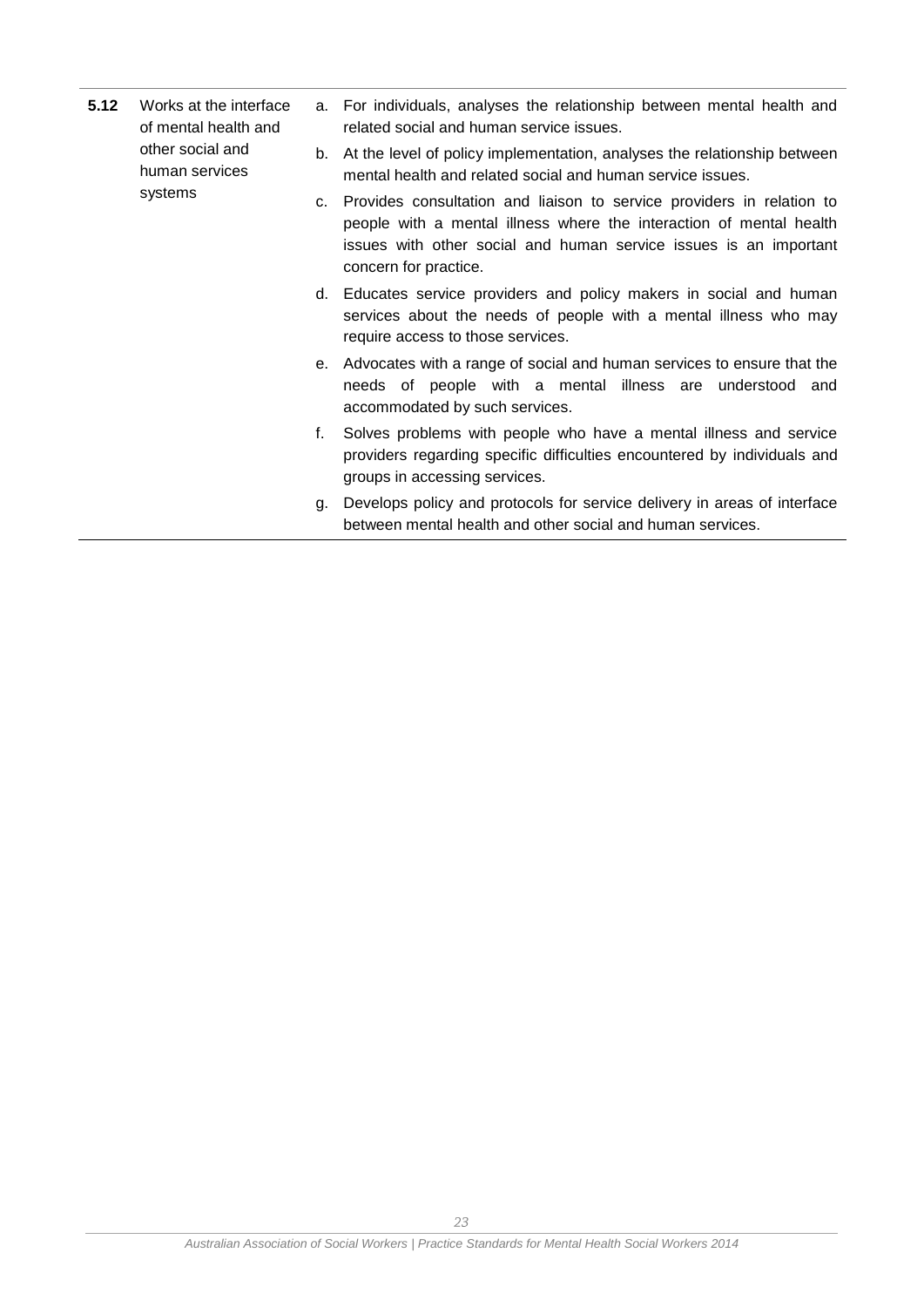| 5.13 | Plans and implements<br>practitioner level as<br>well as program-based<br>research and/or<br>evaluation projects | а. | Establishes the need for research or evaluation projects as part of the<br>ongoing process of improving service delivery within the agency.                                                                                                                                                                                               |
|------|------------------------------------------------------------------------------------------------------------------|----|-------------------------------------------------------------------------------------------------------------------------------------------------------------------------------------------------------------------------------------------------------------------------------------------------------------------------------------------|
|      |                                                                                                                  | b. | Identifies a particular research question (including an evaluation issue)<br>to be investigated.                                                                                                                                                                                                                                          |
|      |                                                                                                                  | c. | Applies knowledge and skills in qualitative and quantitative methods in<br>planning and implementing a research (or evaluation) project. Small-<br>scale projects involving the professional's own cases that assess the<br>effectiveness of their practice ('practitioner research') are also legitimate<br>subject matter for research. |
|      |                                                                                                                  |    | d. Selects a methodology for the project that is appropriate for the<br>project's aims, while being respectful of the needs and wishes of people<br>with a mental illness and their significant others, and addressing the<br>ethical issues identified for the research.                                                                 |
|      |                                                                                                                  |    | e. Consults with people who have a mental illness or disorder and their<br>significant others about the need for, and approaches to, the research<br>or evaluation project.                                                                                                                                                               |
|      |                                                                                                                  | f. | Consults with other stakeholders to establish the range of perspectives<br>on the research or evaluation project.                                                                                                                                                                                                                         |
|      |                                                                                                                  | q. | Explores with stakeholders the ethical issues relevant to the project.<br>Seeks approval from the relevant Ethics Committee if advisable.                                                                                                                                                                                                 |
|      |                                                                                                                  |    | h. Develops support for the project among all stakeholders.                                                                                                                                                                                                                                                                               |
|      |                                                                                                                  | i. | Consults with professionals who have specialist knowledge to help<br>strengthen the research or evaluation design and process of<br>implementation.                                                                                                                                                                                       |
|      |                                                                                                                  | j. | Develops a detailed plan for the implementation of the research or<br>evaluation project.                                                                                                                                                                                                                                                 |
|      |                                                                                                                  | k. | Obtains the necessary resources to implement the research or<br>evaluation project.                                                                                                                                                                                                                                                       |
|      |                                                                                                                  | L. | Implements the research or evaluation plan.                                                                                                                                                                                                                                                                                               |
|      |                                                                                                                  |    | m. Analyses resulting data and writes up the research or evaluation<br>project.                                                                                                                                                                                                                                                           |
|      |                                                                                                                  | n. | Develops a plan for the dissemination and implementation of project<br>findings relevant to best practice.                                                                                                                                                                                                                                |

[In *Practice Standards 2013*, 6. Communication and interpersonal skills & 7. Information recording and sharing cover what is needed for mental health social workers.]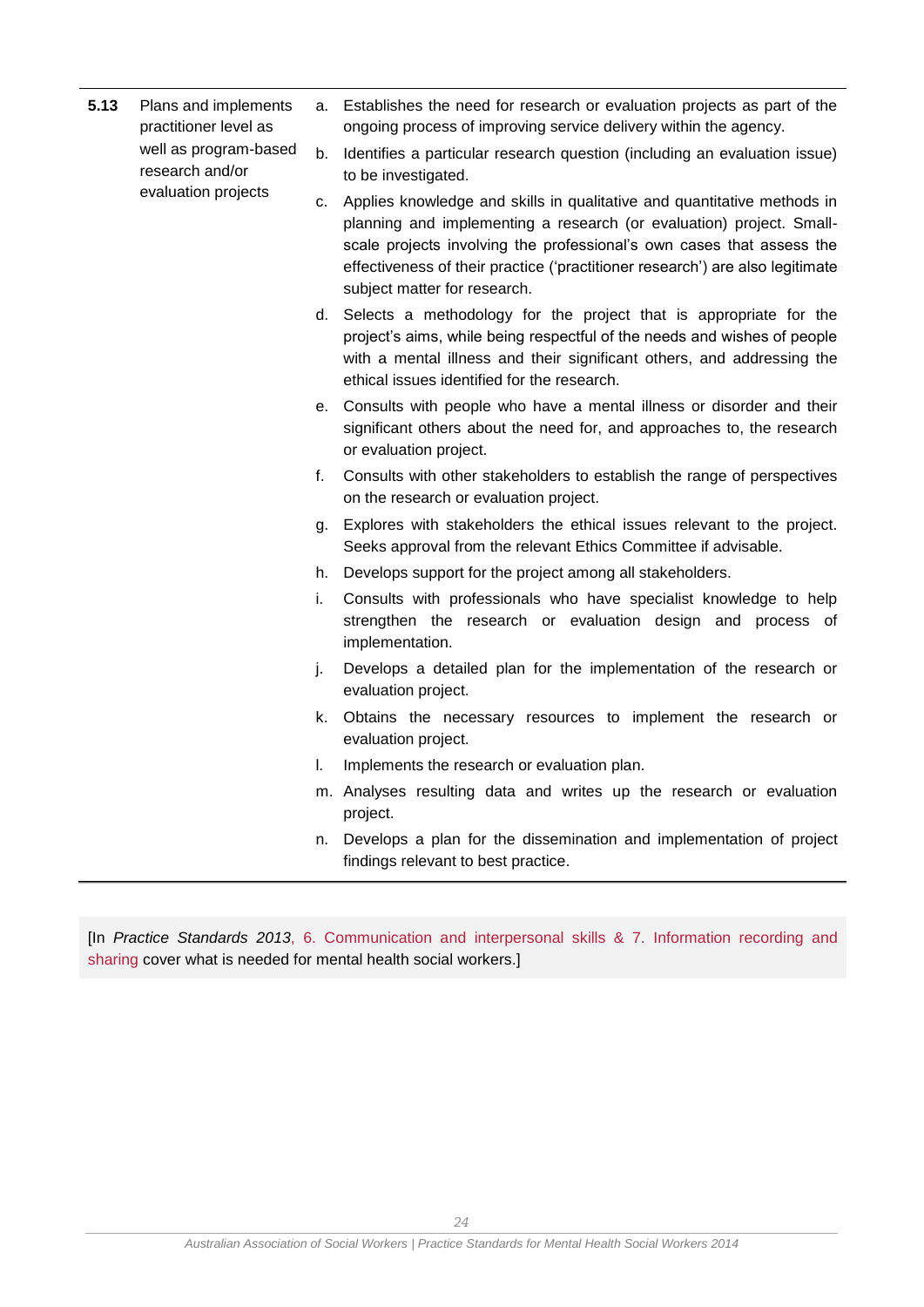## *8. Professional development and supervision*

**Social workers demonstrate commitment to ongoing learning through continuing professional development and supervision (for further information regarding this practice component, refer to**  *AASW Supervision Standards* **2014). The indicators or actions associated with the preceding standards should be the subject of thoughtful analysis by the professional of the merits or otherwise of their work, known as critical reflection.**

|     | <b>STANDARD</b>                                                                                                                                             |    | <b>INDICATORS</b>                                                                                                                                           |
|-----|-------------------------------------------------------------------------------------------------------------------------------------------------------------|----|-------------------------------------------------------------------------------------------------------------------------------------------------------------|
| 8.1 | Maintains a critical reflective<br>approach to social work<br>practice in mental health with<br>the aim of improving<br>currency of knowledge and<br>skills | a. | Identifies personal strengths in skill development and knowledge.                                                                                           |
|     |                                                                                                                                                             | b. | Maintains systematic records of social work practice activities as<br>a basis for reflection.                                                               |
|     |                                                                                                                                                             | c. | Identifies areas for personal development in knowledge and skill-<br>base for practice.                                                                     |
|     |                                                                                                                                                             | d. | Identifies recurring problems and achievements of the service or<br>program as a whole.                                                                     |
|     |                                                                                                                                                             | е. | Explores areas of key professional activity as described and<br>developed in the research literature.                                                       |
|     |                                                                                                                                                             | f. | Shares critical reflections on practice within the professional<br>supervision process and in formal and informal discussions with<br>colleagues.           |
|     |                                                                                                                                                             | g. | Reflects on professional activity in relation to the research<br>literature.                                                                                |
| 8.2 | Accesses the research<br>literature to be informed of<br>the evidence base for<br>professional mental health<br>practice                                    | a. | Regularly consults books and peer-reviewed journals relevant for<br>practice through professional library resources and reliable web<br>sources.            |
|     |                                                                                                                                                             | b. | Critically evaluates research literature and web sources by<br>applying knowledge of research design, processes, and<br>standards for the analysis of data. |
|     |                                                                                                                                                             | c. | Maintains reading and exploration of knowledge in relevant<br>research areas in order to inform practice.                                                   |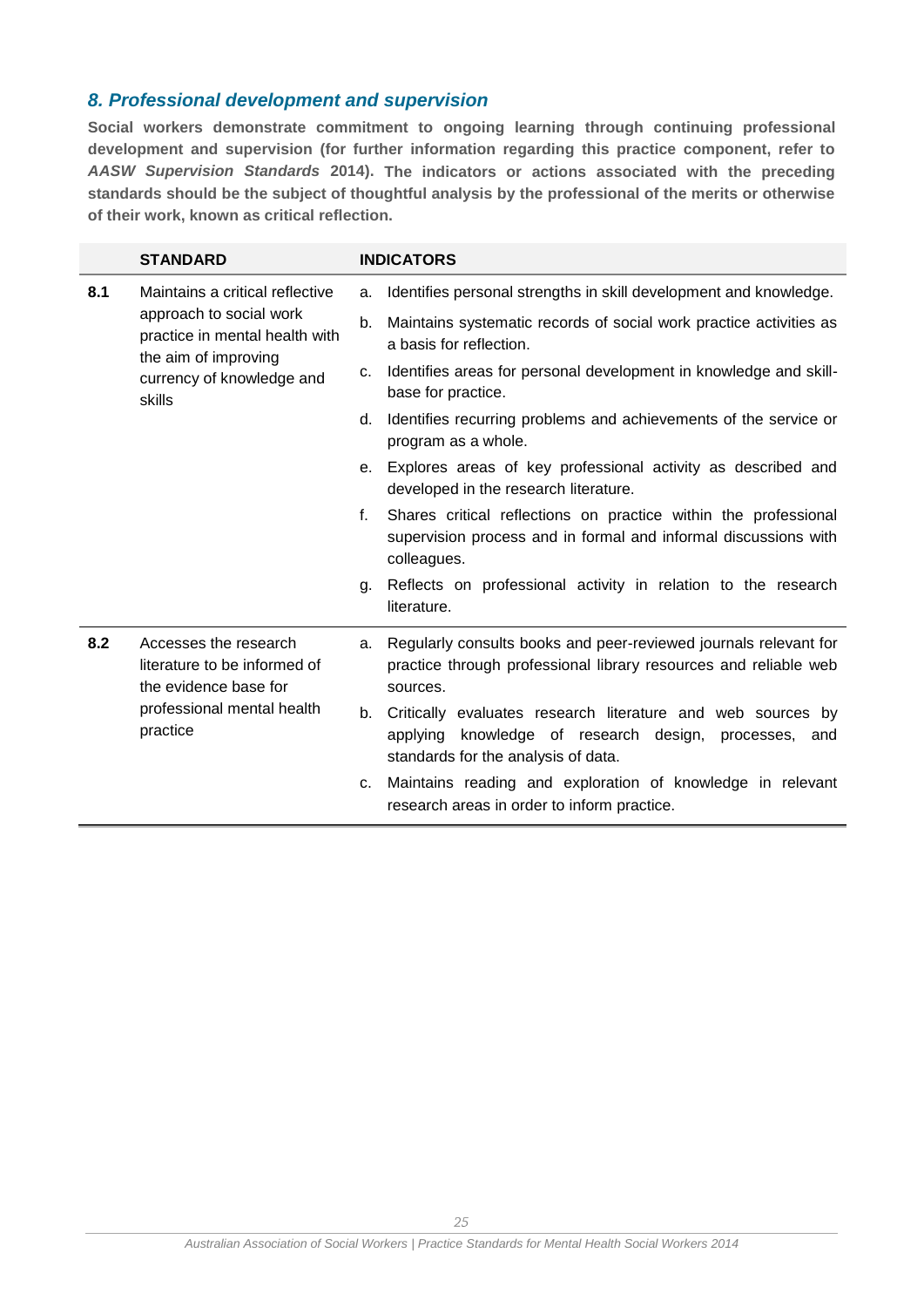## <span id="page-26-0"></span>**Appendix**

## **Mandatory Standards for applicants applying for Accreditation as a Mental Health Social Worker**

### **1. Values and ethics**

**Standard 1.1:** Establishes a professional working relationship with the person who has a mental illness or disorder and their significant others.

**Standard 1.2:** Acts on the social justice issues related to people with a mental illness.

**Standard 1.3:** Integrates the concept of recovery into practice, promoting choice and self-determination within medico-legal requirements and duty of care.

#### **2. Professionalism**

**Standard 2.1:** Manages personal workload.

**Standard 2.3:** Works as a professional in private practice, a member of a unit and/or a multidisciplinary team.

#### **3. Culturally responsive and inclusive practice**

**Standard 3.1:** Understands the way mental illness and mental health are conceptualised in the person's culture of origin.

**Standard 3.2:** Understands the way mental illness and mental health are conceptualised in Aboriginal and Torres Strait Islander peoples' culture of origin**.**

#### **4. Knowledge for practice**

**Standard 4.1:** Possesses current knowledge, concepts and evidence-based theories of the individual in society.

**Standard 4.4:** Possesses knowledge of mental health psychopathology.

**Standard 4.6:** Has knowledge of government mental health policy.

#### **5. Applying knowledge to practice**

**Standard 5.1:** Completes a comprehensive bio-psychosocial assessment and case formulation addressing the physical, psychological and social aspects of the person and their situation.

**Standard 5.2:** Develops and implements one or more evidence-based, therapeutic interventions with the person.

**Standard 5.3:** Advocates with and for person in relation to rights and resources.

**Standard 5.4:** Undertakes case management (or a similar function).

**Standard 5.7: Collaborates with other services.** 

#### **8. Professional development and supervision**

**Standard 8.1:** Maintains a critical reflective approach to social work practice in mental health with the aim of improving currency of knowledge and skills.

**Standard 8.2:** Accesses the research literature to be informed of the evidence base for professional mental health practice.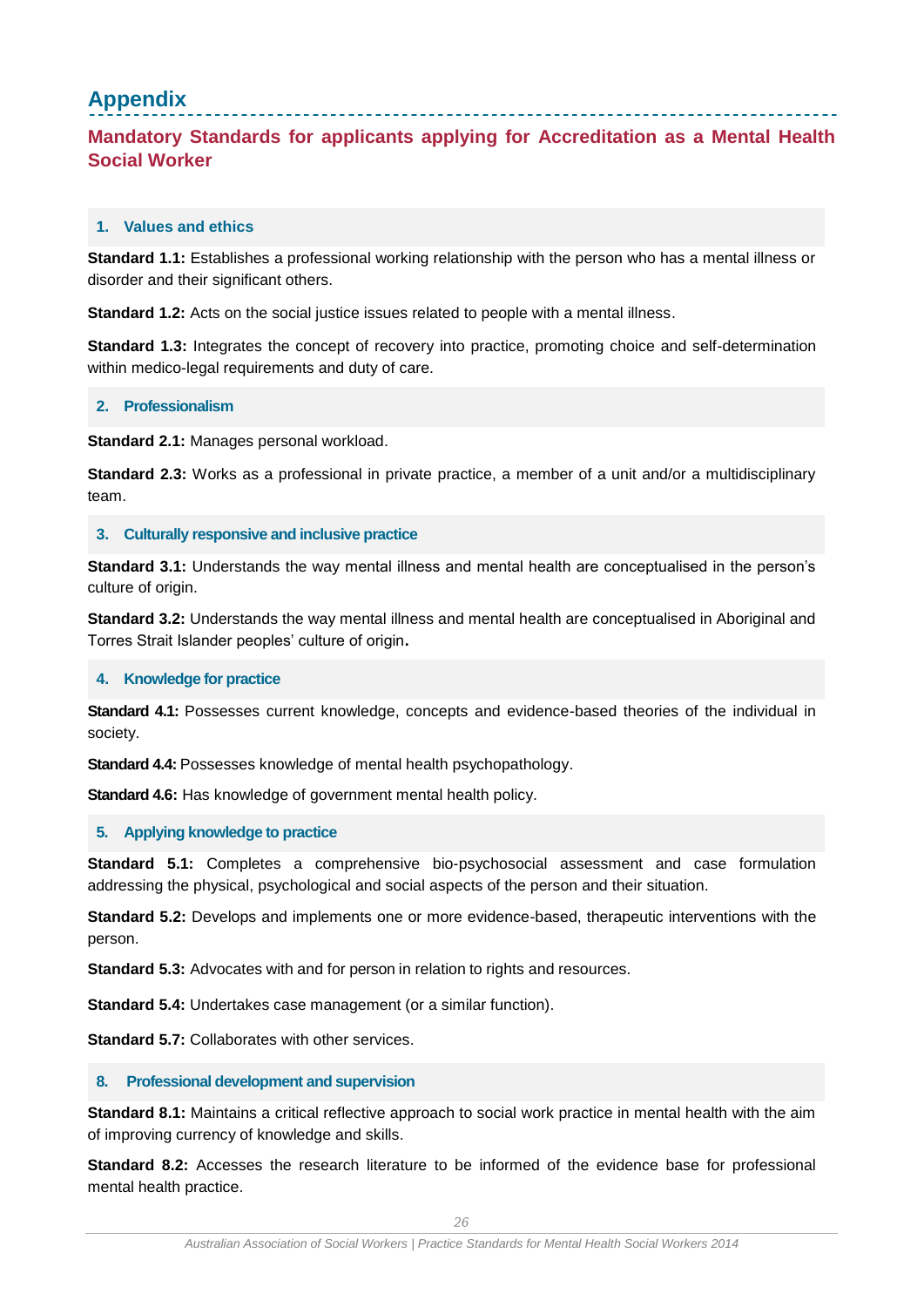## <span id="page-27-0"></span>**Acknowledgements**

On behalf of the Australian Association of Social Workers, the Directors of the Board thank all those involved in the 2014 review of the Practice Standards for Mental Health Social Workers:

\_\_\_\_\_\_\_\_\_\_\_\_\_\_\_\_\_\_\_\_\_\_\_\_\_\_\_\_\_\_\_\_\_

#### **Sub-Committee of the National Mental Health Committee**

Dr George Karpetis, Mr Ravi Lulla, Dr Phil Siebler, Ms Liz Sommerville Ms Katrina Sundstrom Dr Louise Whitaker

#### **Staff**

Ms Basia Sudbury Ms Lauren Paul Mr Stephen Brand